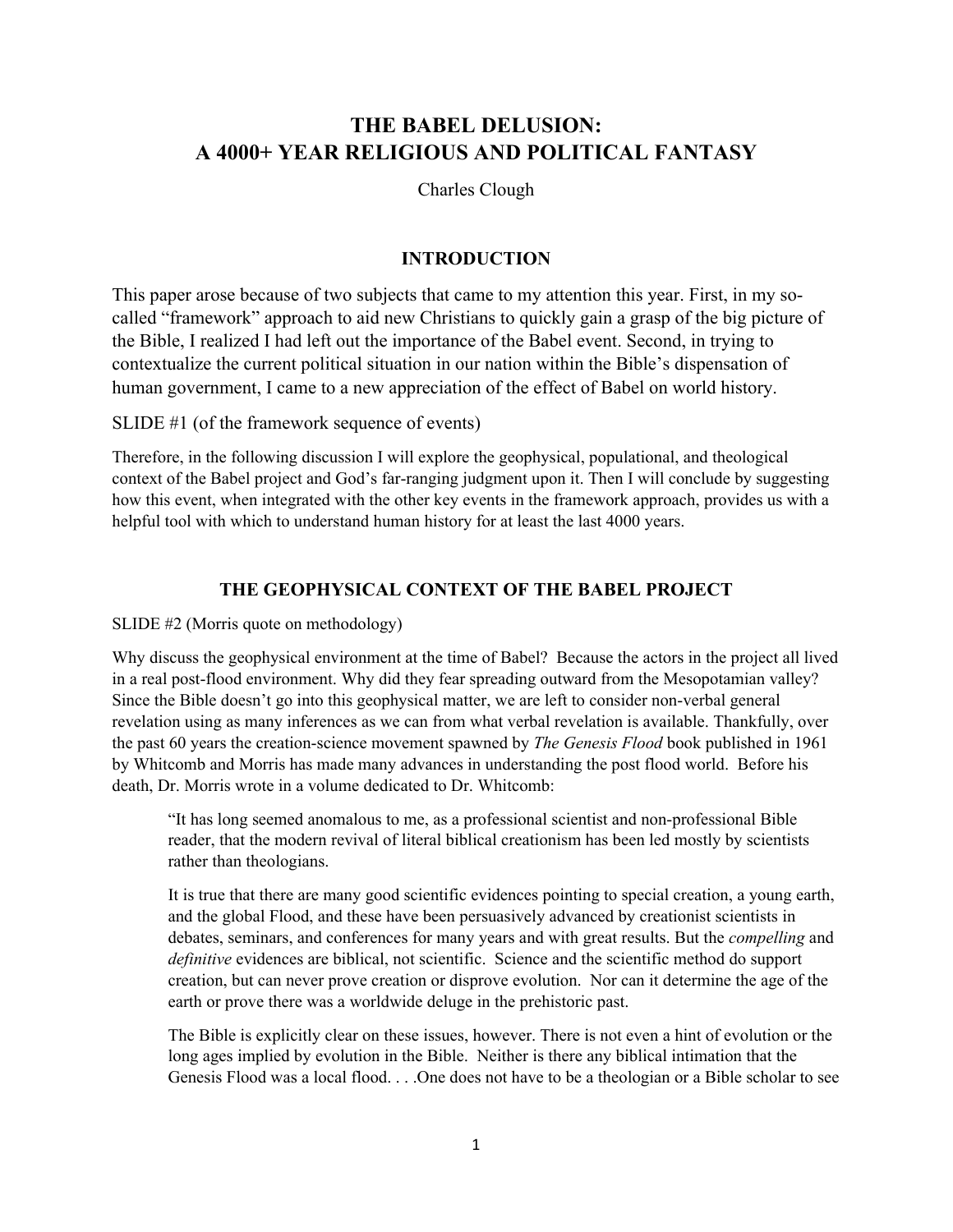this. It is quite evident to anyone who simply reads the Bible and believes it to be the inerrant Word of God.<sup>1</sup> (Emphasis original)

SLIDE #3 (Limits of the Scientific Method)

Sadly, much of the scholarly evangelical world remains seduced by the old-earth view begun in the late 1700s and early 1800s when the new discipline of "historical science" arose. Evangelicals were fooled into thinking that "historical science" was merely an extension of everyday operational science when it clearly wasn't. There were, and still are, no real-time, *on-scene* observations or geological measurements with which scientific theories could be formulated or falsified. Nevertheless, Charles Lyell (1797-1875) worked carefully and successively to get Church leaders to abandon the Mosaic cosmology of the Bible.<sup>2</sup>

SLIDE #4 (Lyell quotes of his uniformitarian replacement of "Mosaic cosmology")

## **POST-FLOOD EARTHQUAKE AFTER-SHOCKS**

Creation-believing scientists following Whitcomb and Morris have collected much new data of global dimensions. They now have begun to formulate theories on the flood event as well as post-flood environmental conditions. Through much on-site fieldwork as well as computer modeling done within the observational perspective of Genesis 1-8, it has been concluded that the flood of Noah's time was global and earth transforming just as Peter indicated in 2 Pet 3:5-7. Apparently, sub-continent & sub-ocean tectonic plates separated and drove the South American continent westward from Africa as well as shaping the rest of the planet's land surface that we know today—all within the year of the Flood.

Confirmation of this biblical description of high-speed geophysical events never seen by Lyell and his uniformitarian followers occurred in at least two recent happenings that were extensively observed and scientifically measured. The first event was the explosion of the volcanic Mount St. Helens in Washington State on May 18, 1980. Beginning with a magnitude 5.1 earthquake and the subsequent explosion, a mixture of water, mud, and rocks slid down the mountain in videoed high speed in what is called a "slurry mix". Instead of depositing a chaotic mess of disorganized debris as one would expect, the slurry mix strangely deposited itself in neat laminar layers that within only two or three years hardened into was observers have described as a miniature "Grand Canyon."

The second catastrophic event that also was scientifically observed and measured was the widely reported tsunami that greatly damaged the eastern coast of Japan caused long-lasting damage to the Fukushima nuclear reactor at 2:46 pm, March 11, 2011. The cause of this magnitude 9.0 earthquake was the tectonic plate underlying Japan lurched over 100 feet underneath the tectonic plate underlying the Pacific Ocean and forced it 33 upward. This collision of tectonic plates occurred deep in the earth's mantle some 18 miles below the bottom of the ocean. Japanese news media pointed out that as a result Japan was *moved 8* 

<sup>1</sup> Foreword in *Coming To Grips With Genesis*, ed. Terry Mortenson and Thane H Ury. (Green Forest, AR: Master Books, 2008), 5‐6.

<sup>2</sup> Lyell was concerned that when he published his massive three‐volume work, *The Principles of Geology*, it would upset English clergy and create a public backlash. In 1830 when Lyell's work was to be published, he warned his friend who had influence with the new geology journal, *Quarterly Review*: "If you don't triumph over them but compliment the liberality and candor of the present age, the bishops and enlightened saints will join us." In 1832 he clearly saw the implications of his uniformitarian approach to geological strata and the age of the earth. During a lecture at King's College, London, he agreed with a previous writer that "the physical part of geological inquiry ought to be conducted as if the Scripture were not in existence." Citations from Terry Mortenson, *The Great Turning Point* (Green Forest, AR: Master Books, 2004), 225—27.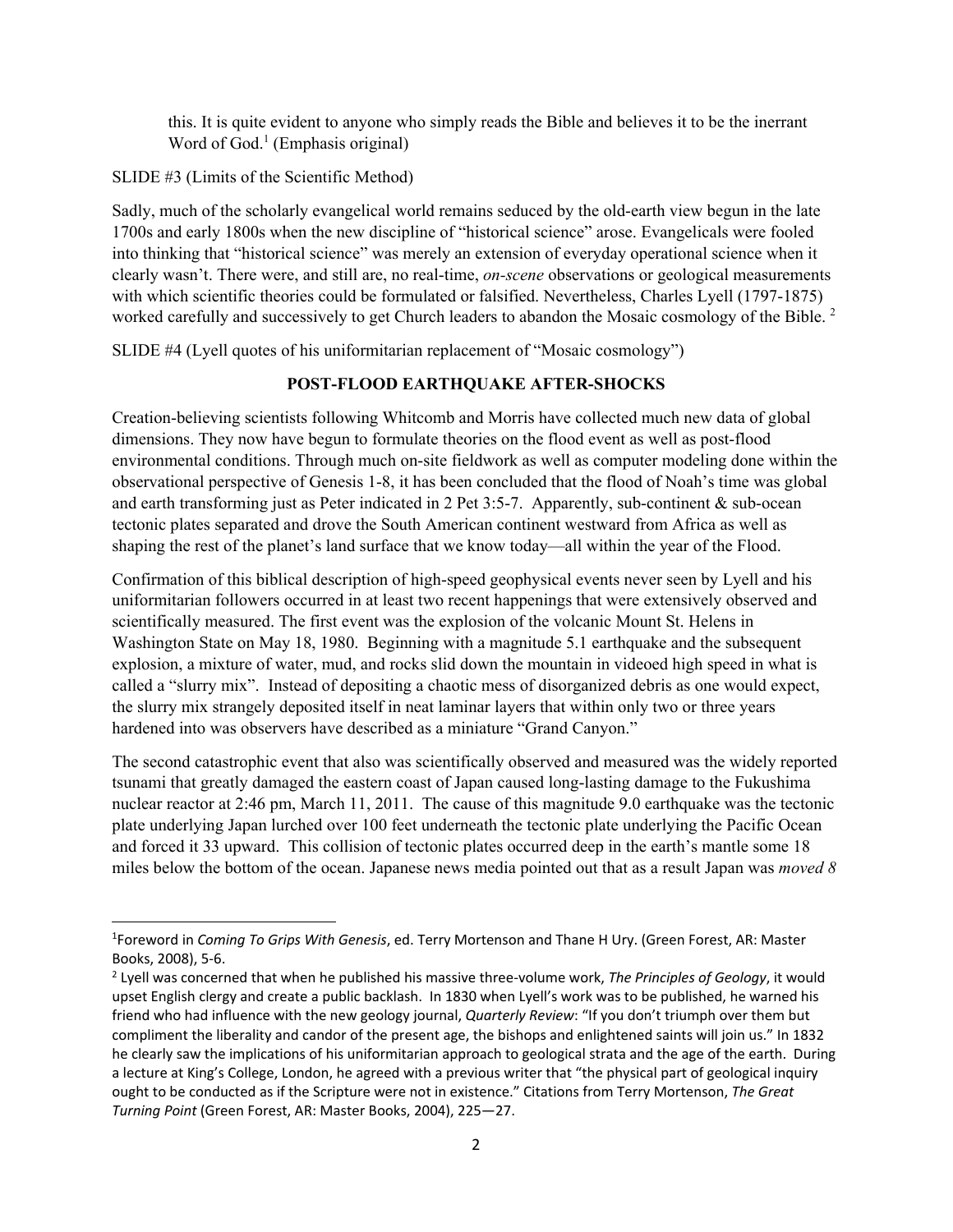feet eastward, enough of a movement to require adjustments in GPS mapping!<sup>3</sup> A global flood of the Genesis dimensions would have been accompanied by serious geophysical disturbances for many years afterward.

#### **POST-FLOOD UNPRECEDENTED CLIMATE CHANGE**

Besides after-shocks from the violent separation of the continents, another feature of the post Flood geophysical environment faced the population of the Babel era: *climate change*. For over the past 30 years several Bible-believing atmospheric scientists have built up a physically consistent model of a postflood ice age. Dr. Jake Hebert explains:

#### SLIDE #5 (Hebert quote)

"Most creationists think that during the Flood the original ocean floor was rapidly subducted into the earth's mantle and was replaced by new seafloor at the mid-ocean ridges. The heat from the newly formed seafloor significantly warmed the world's oceans, resulting in greatly increased evaporation from the sea's surface. This dramatically increased the moisture in the atmosphere and led to greater precipitation, including more snowfall at high latitudes and on mountain tops.

SLIDE #6 (Hebert diagram and quote)



Subduction zone volcanoes continued to erupt for centuries after the Flood, gradually decreasing in number and intensity. They ejected aerosols (tiny dust particles) into the atmosphere that reflected significant amounts of sunlight, resulting in cooler summers that prevented winter snow and ice from melting. As the snow and ice accumulated year after year, thick ice sheets formed (see Hebert Figure 1). Recent volcanic eruptions have demonstrated that large, explosive, sulfur-rich eruptions can cause noticeable global cooling, particularly during the summer and autumn months. . . . It would take an enormous amount of energy to

significantly warm the world's oceans. . .but the Genesis Flood is an ideal candidate for such ocean warming (see Hebert, Figure 1)." 4

<sup>&</sup>lt;sup>3</sup> In spite of this progress in understanding geophysical phenomena and interpreting the data within the perspective of Genesis, evangelical Old Testament scholars continue to use the opposite methodology of interpreting the Bible within the perspective of Lyellian historical science and ancient pagan literature. The latest example is Dr. John Walton, an Old Testament theologian at Wheaton College and an advisor at the theistic evolutionary organization BioLogos. Walton starts with ancient Near Eastern pagan literature and then interprets Genesis using his interpretation of that literature. Therefore, according to Walton suffering and death did not begin with the fall and original sin; they are merely the way God created the world. Genesis 6‐8 do not describe a global flood and the end of the first civilization; it was a mythical story perhaps inspired by a local flood. See J. H. Walton, *The Lost World of Genesis One: Ancient Cosmology and the Origins Debate* (Downers Grove, IL: InterVarsity Press, 2009 and Tremper Longman III, and J. H. Walton, *The Lost World of the Flood: Mythology, Theology, and the Deluge Debate* (Downers Grove, IL: InterVarsity Press, 2018).

<sup>4</sup> Jake Hebert, "The Bible Best Explains the Ice Age," *Acts & Facts* 47, no. 11 (November 2018): 10‐13. This creation model using Genesis 6‐9 to guide interpretation of known atmospheric physics happens to be the only available,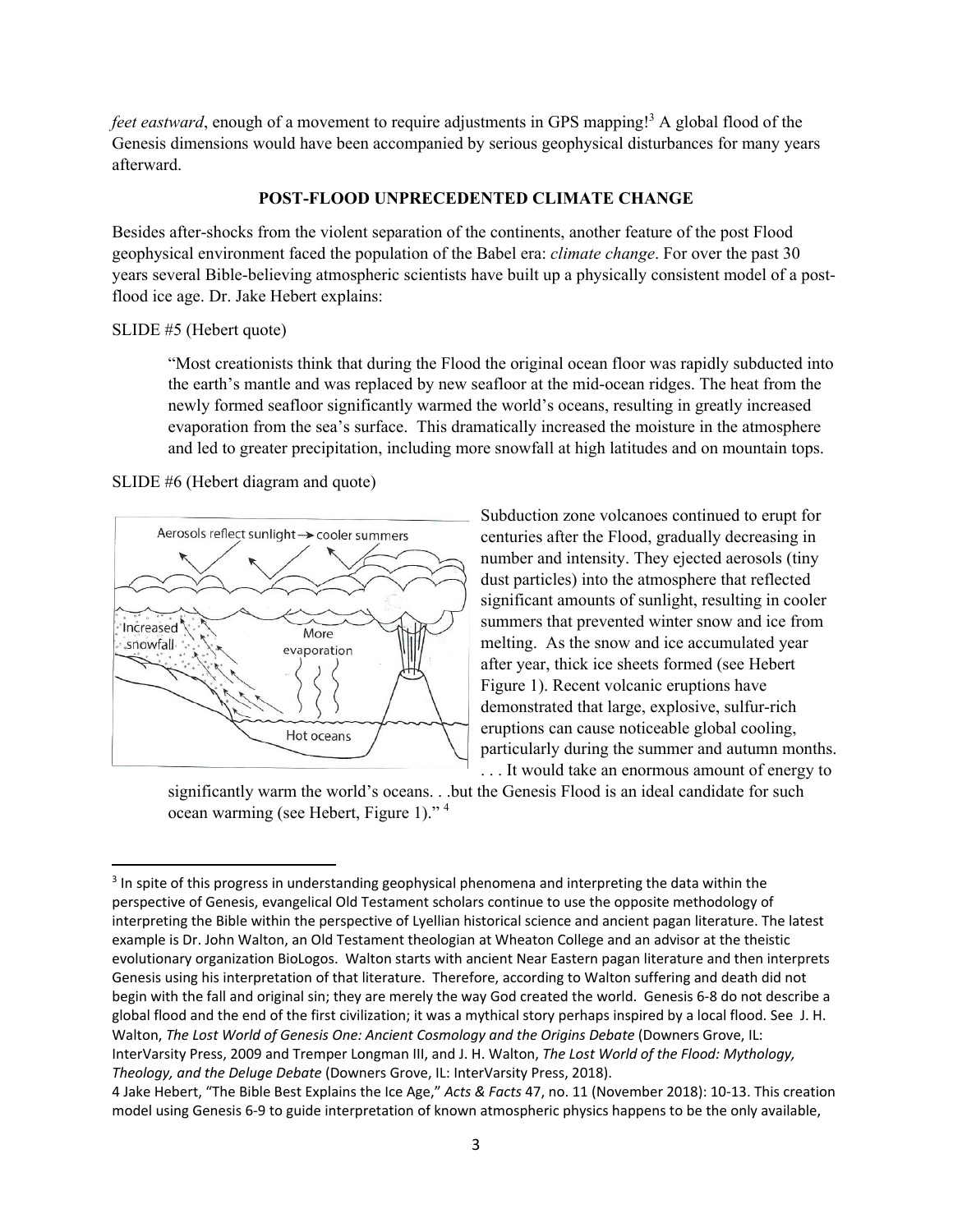Creation scientist Michael Oard has proposed the following chronology of Flood caused ocean warming. Immediately after the Flood there would have been continuing submarine volcanic activity due to the earth's tectonic plate movement. Then, as this activity subsided, the oceans would cool off eventually reaching today's average ocean temperature. See a graph below of hypothesized ocean temperatures in Oard, (Figure  $6.1$ ).<sup>5</sup>



SLIDES #7 & 8 (Oard's graphs of ocean temperature and sea-level—Figures 1 & 2)

Figure 1. Post-flood ocean temperature in Oard's model of post-flood climate

Climate change was accompanied by another related phenomenon that affected the geophysical environment of Babel: the resulting changes

Figure 1. Post‐Flood *ocean temperatures* in Oard's model of post‐flood climate

in sea level. The vast amounts of frozen water in ice age glaciers ultimately came from the ocean which means that the sea-level had to decline significantly until most of the ice melted and the water returned to the ocean from which it came. The following diagram shows what creationist scientists have calculated



sea levels using known thermodynamic equations with estimates of the volume of water involved and isostatic changes in the earth's crust. Depending upon when dispersion from Babel occurred, such a radical lowering of sea level around the earth could have created land "bridges" to North America and Australia that would have been

Figure 2. Post-Flood sea-level in Oard's model of post-flood climate

self-consistent scientific explanation of how an ice age could possibly form. Nowhere else can one find a solution to the problem of getting enough frozen precipitation accumulated during the winter and simultaneously keeping the snow and ice from melting the following summer.

<sup>5</sup> Michael J. Oard, *An Ice Age Caused By The Genesis Flood* (El Cajon, CA: Institute for Creation Research, 1990), 112.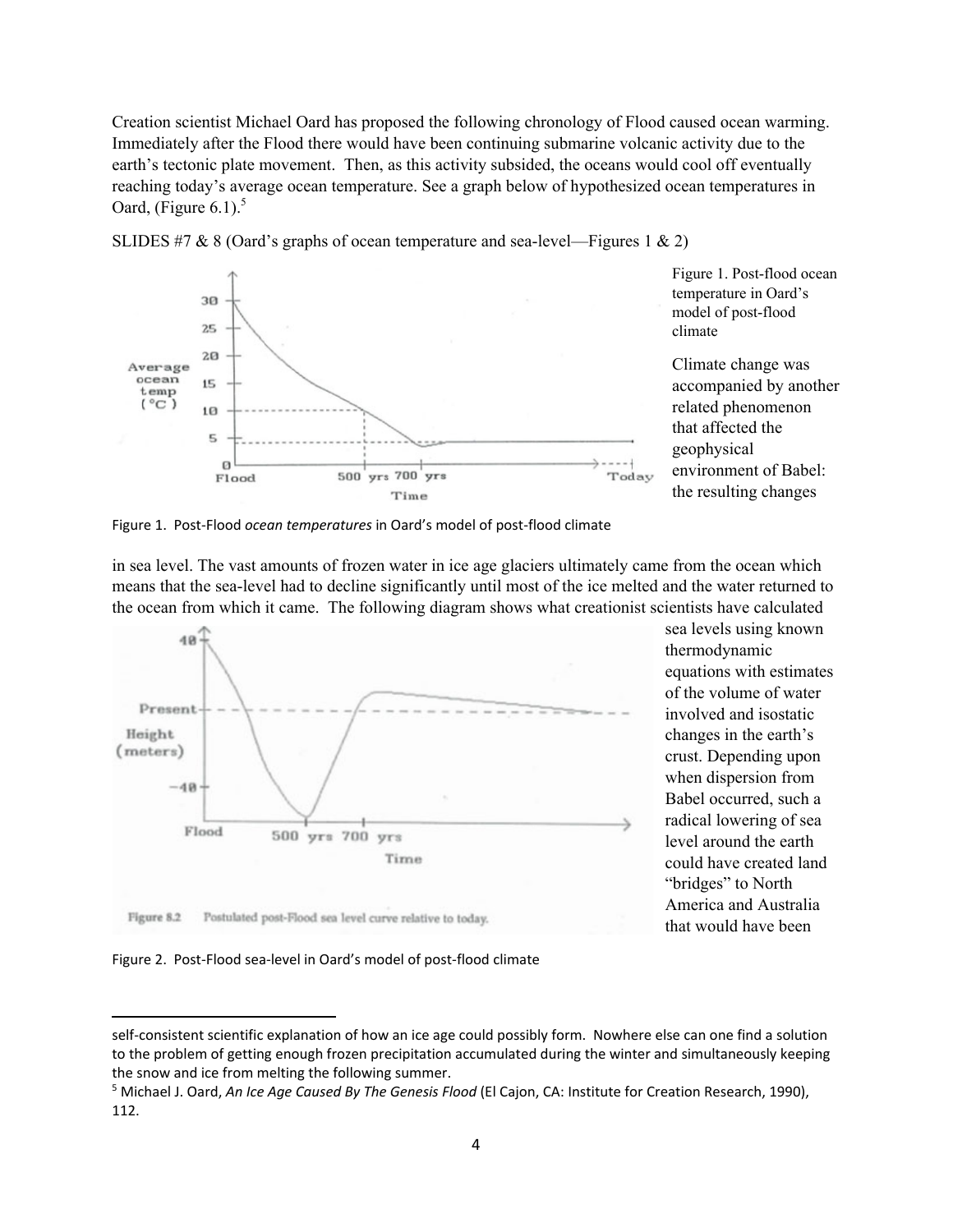Exodus‐like pathways through what was once oceans waters. It would have facilitated movement of available animal herds and might be an explanation of why marsupial mammals seem never to have inhabited other continents. Conceivably, tribes dispersing to the Australian subcontinent could have preferred available marsupial herds and taken all or most of them along. A land bridge would have been an easier option than trying to take them in whatever boats would have been available. (Explaining the unique distribution of Marsupials in Australia has always been a challenge to Darwinians.)

#### SLIDE #9 (Oard's quote)

Michael Oard explains his model of sea‐level changes during the ice age shown in Figure 2 above:

"Immediately following the Flood, sea level begins about 40 meters higher than at present, since the Antarctic and Greenland ice sheets had not yet formed. . . .The lowest glacial sea level, of course, occurs at glacial maximum, when the largest volume of water is locked up as ice, on land. . . . After maximum glaciation, the Laurentide and Scandinavian ice sheets would melt rapidly. . . Immediately after they melted, sea level should have been a little higher than today, because the Antarctic and Greenland ice sheets would not yet have reached their present size. Sea level would then slowly descend to near the current value."<sup>6</sup>

Creation science has done a good job at using biblical data about the Flood and using it to interpret the likely geophysical implications. Now where in this geophysical history did the Babel event occur? That question ultimately depends upon the matter of whether there are gaps in the genealogies of Genesis 5 and 11 because the answer depends upon the Bible's chronology of the dates of the Flood, Babel, and the call of Abraham. Travis Freeman uses 30 pages of extensive references as he discusses both the Non-Chronogenealogy View shared by earlier historical-critical scholars and shared in a milder version by evangelical scholars today and the Chronogenealogy View held by conservative scholars who hold to a no-gap view of Genesis 5 and 11:

SLIDE  $#10$  (Freeman 1<sup>st</sup> quote regarding Genesis 5 and 11 gaps)

"Since the  $19<sup>th</sup>$  century, Old Testament scholars have generally expressed the opinion that the genealogies in Genesis 5 and 11 contain generational and chronological gaps. Thus, they cannot be used, as James Ussher did, for chronological purposes.

Such a view, however, is troubling to some conservative Bible scholars who insist that Genesis 5 and 11 clearly present a continuous and no-gap genealogy and chronology from Adam to Abraham. . . .Thus, they say, Ussher justifiably used them to help date creation at about 4000 B.C. and modern scholars would do well to follow suit."<sup>7</sup>

Freeman's discussion centers on the importance of genre within the overall class of biblical genealogies. Yes, gaps and stylistic designs do occur in ancient genealogies, but this general pattern has many exceptions. Genesis 5 and 11 are two such exceptions. Other such exceptions occur in 1 and 2 Kings and 1 and 2 Chronicles where chronologies are intended and are often used to establish dates of important events. He then answers five arguments put forward by followers of the Non-Chronogenealogy View: (1) similarities of the Genesis 4 and 5 lists, (2) symmetrical ten-generation form of Genesis 5 and 11, (3)

<sup>6</sup> *Ibid*., 173‐76.

<sup>7</sup> Travis Freeman, "Do the Genesis 5 and 11 Genealogies Contain Gaps?" in *Coming To Grips With Genesis: Biblical Authority and the Age of the Earth*, ed. Terry Mortenson, and Thane Ury (Green Forest, AR: Master Books, 2008), 283.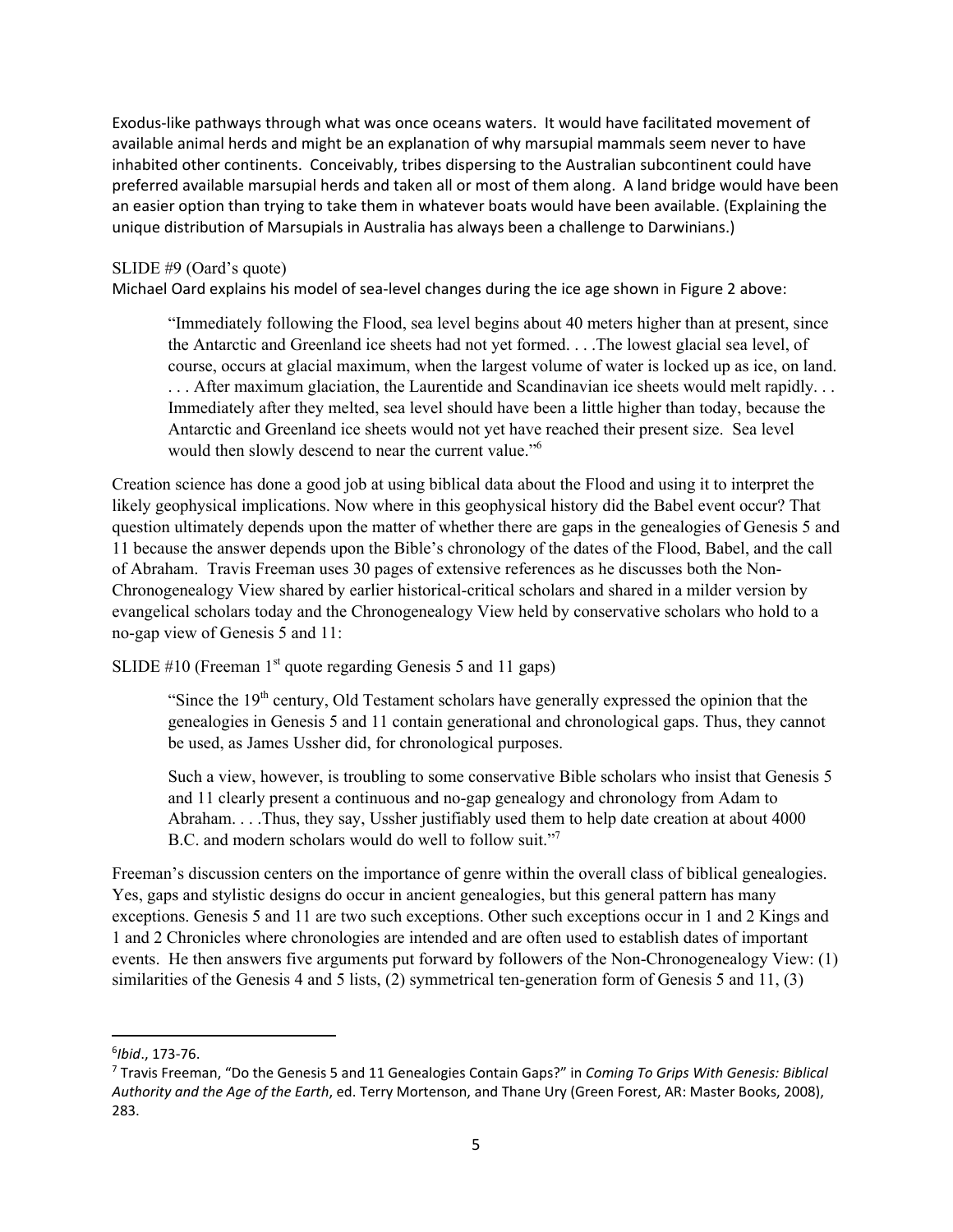overlapping lives of the Genesis 5 and 11 patriarchs, (4) regular repeated formulae in Genesis 5 and 11, and (5) extra-biblical theories of the antiquity of man that developed after Lyell. He concludes:

SLIDE #11 (Freeman  $2<sup>nd</sup>$  quote regarding Genesis 5 and 11 gaps)

"The main arguments for gaps due to fluidity in the genealogies of Genesis 5 and 11 suffer from lack of evidence. While all parties readily acknowledge fluidity in some ancient genealogies, no party has yet presented sound evidence of fluidity in the Sethite and Shemite lists. As far as the biblical evidence is concerned, no omissions or additions have been made to the Genesis 5 and 11 genealogies. There are no gaps there. This conclusion leads to two obvious and important implications for those who trust the Bible. First, the numbers supplied in Genesis 4 and 5 can and should be used for chronological purposes. Second, mankind is only about 6,000 years old."<sup>8</sup>

Freeman adds an Addendum concerning mention of Cainan in Luke 3. He shows that the manuscript evidence for the Lukian reading dates no earlier than the fourth century A.D. As for the Septuagint, critics cited by Freeman point to how the Jewish LXX translation project seems intended to make it fit the Manetho's then previously published inflated Egyptian king list. Both Manetho and the LXX translators lived under the auspices of the same Egyptian king (Ptolomy Philadelphus II. The Septuagint added 586 years between creation and Flood, and another 880 years between the Flood and Abraham by increasing the procreation ages in both Genesis 5 and 11 and making Cainan's numbers exactly the same as his son, Seth, an unlikely occurrence.

Returning to the question when in the proposed geophysical environmental history did the Babel event occur? If the linguistic chaos of Babel occurred in the days of Peleg (Gen 10:25), then the event probably occurred between 300 and 400 years after the Flood (assuming a no-gap view of the Genesis 11 genealogy and the discussion on population growth in the next section of this paper). That would place it halfway to the glacial maximum when ice sheets were near their maximum at latitudes north of the Middle East resulting in significant lowering of sea-level, including that of the Mediterranean and the Bering Land Bridge between northeast Asia and northwestern America (see Figure 2 above). Transcontinental dispersion from Asia to North America was becoming easier and possibly also easier via a similarly-exposed land bridge from Malaysia and the Indonesian islands to Australia.

## **BABEL DISPERSION STARTED AT THE CENTER OF THE EARTH'S LAND AREAS**

It's interesting to note that a dispersion of human population from the Mediterranean site of Babel would have involved the *least travel distances to sites all over the earth*. This optimal location was calculated by a student of Henry Morris about 50 years ago using the computer technology then available. Here is the calculation sequence:

SLIDE #12 (Andrew Woods methodology)

(1) He divided land areas of the earth into 449 small equal unit areas;

(2) For each such land unit area, he calculated the distance from it to every other land unit area over the whole earth;

(3) From the results of (2), he added up all the distances calculated and divided by the number of individual distance calculations to get the average distance from the reference block used in (2) to all the other land unit areas around the world;

(4) He repeated steps (2) and (3) for each one of all the 449 land unit areas created by step (1);

<sup>8</sup> *Ibid*., 308. There seems to be an error in this quote since Freeman is reasoning with Genesis 5 and 11 a few sentences just before mention of Genesis 4 and 5.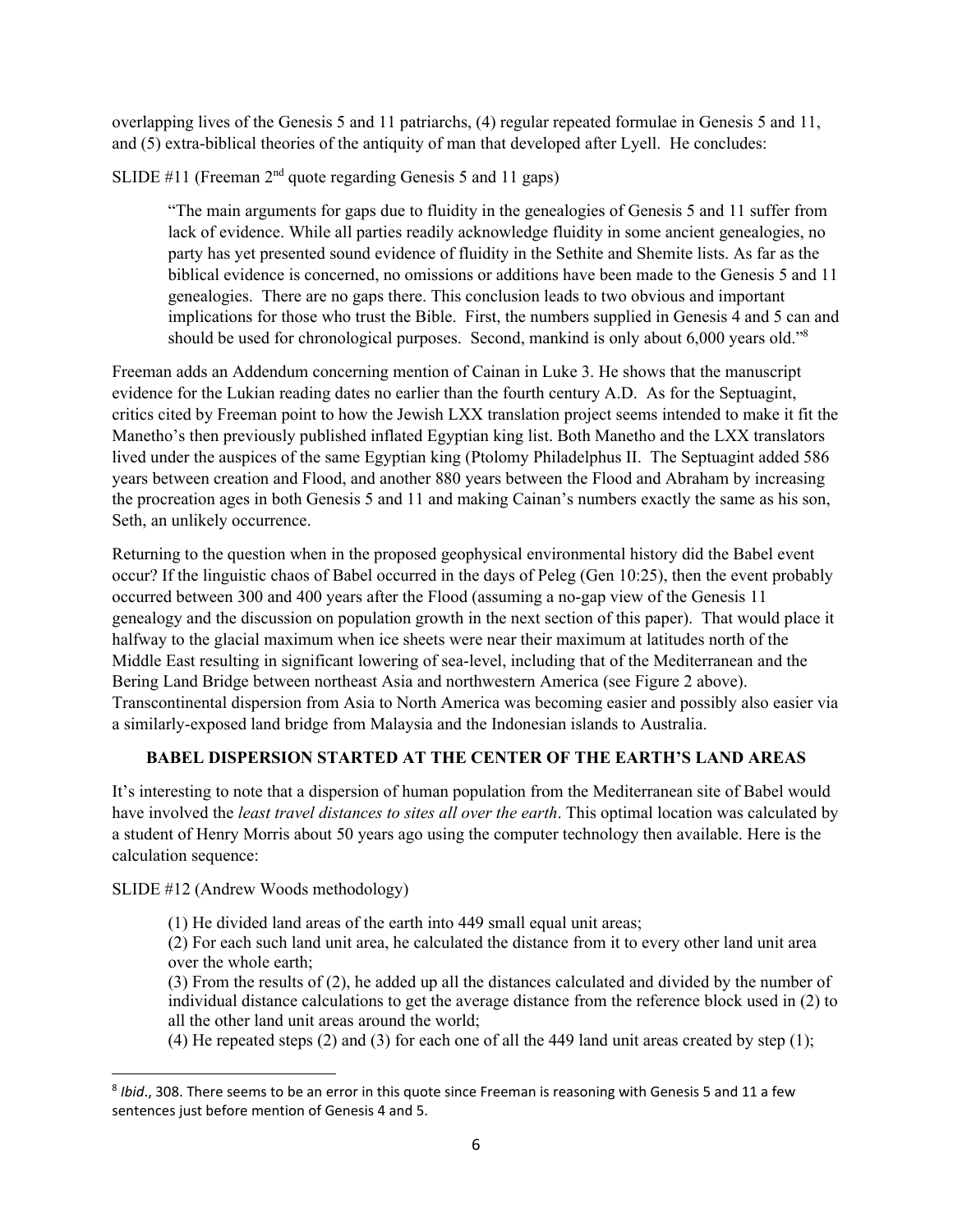(5) Finally, he compared the average distances calculated for each reference land unit area to find the unit area with the lowest distance which is the earth's geographical center.

His conclusions were as follows. The exact geographical center of the earth is at latitude  $39^{\circ}$  and longitude 34<sup>0</sup> which is near Ankara, the present capital of Turkey. Latitude 39<sup>0</sup> passes through Ararat. Longitude  $34^0$  is close to Jerusalem with its longitude of  $32^0$ . Morris comments:

### SLIDE #13 (Morris comments)

"The most significant conclusion, of course, is that the geographical center of the earth is, indeed, located in the so-called 'Bible lands'. . . .If we consider the Bible lands to be bounded roughly by Memphis (the capital of ancient Egypt) on the south and west (latitude  $30^0$ , longitude  $31^0$ ), and Ararat on the north and east (latitude  $39^0$ , longitude  $44^0$ ), this will include Babylon (latitude  $33^0$ , longitude 44<sup>0</sup>) and Jerusalem (latitude 32<sup>0</sup>, longitude 35<sup>0</sup>), as well as practically all the cities in which the events narrated in the Old Testament took place. . . .The probability that the earth's center would happen to fall in these Bible lands is only one chance out of  $450.^{\prime\prime}$ <sup>9</sup>

One cannot help to admire God's providential direction of history. Exactly on "the seventh month, the seventeenth day of the month, the ark came to rest on the mountains of Ararat" (Gen 8:4). In spite of the worldwide turmoil of the great Flood, God brought the ark to the location from which its occupants could disembark into the very region which would be the center of God's redemptive program for the rest of history.

### **SUMMARY OF THE GEOPHYSICAL CONTEXT OF THE BABEL PROJECT**

I have discussed the geophysical environment within which the Babel event occurred so we can gain some insight into why the people feared spreading outward from the Mesopotamian valley. Necessarily, I have had to rely upon non-verbal revelation—known physical laws and discoveries—interpreted within available verbal revelation in the Bible.

First, the earth was quieting down from the global-sized, quick earth shocks as the deep plates underlying both land and ocean became more stable. At first, therefore, man-made architectural structures had to be built with large bases gradually decreasing in size with height in order not to topple over with the periodic earth shocks. Moreover, they had to be built of stone materials since it would have taken a couple of centuries after the Flood for useful sized forests to form. Wood was not available in any quantity.

From Figures 1 and 2 it is clear that for those who were born after the Flood unprecedented climate change was occurring during the seven centuries of the post-deluge era. Job, for example, appears to have lived during the age of the early patriarchs when lifespans were still high (Job 42:16).<sup>10</sup> Surprisingly for someone who appears to have lived east of Jordan at the southern latitude of Edom, the book of Job has more references to snow and ice than any other book in the Bible (Job 6:16; 9:30; 24:19; 37:6,10; 38:29). According to recent research the Sahara Desert was once filled with lakes and swamps which by biblical dating occurred in the early ice age centuries. Evidence shows that freshwater fish were caught and eaten

<sup>9</sup> Henry M Morris discussion in Andrew Woods*, "*The Center of the Earth," (ICR Technical Monograph No. 3, Institute for Creation Research, San Diego,1973), 4‐5.

 $10$  See discussion that follows concerning the longevity of the antediluvian patriarchs and the exponential longevity decline in early postdiluvian patriarchs.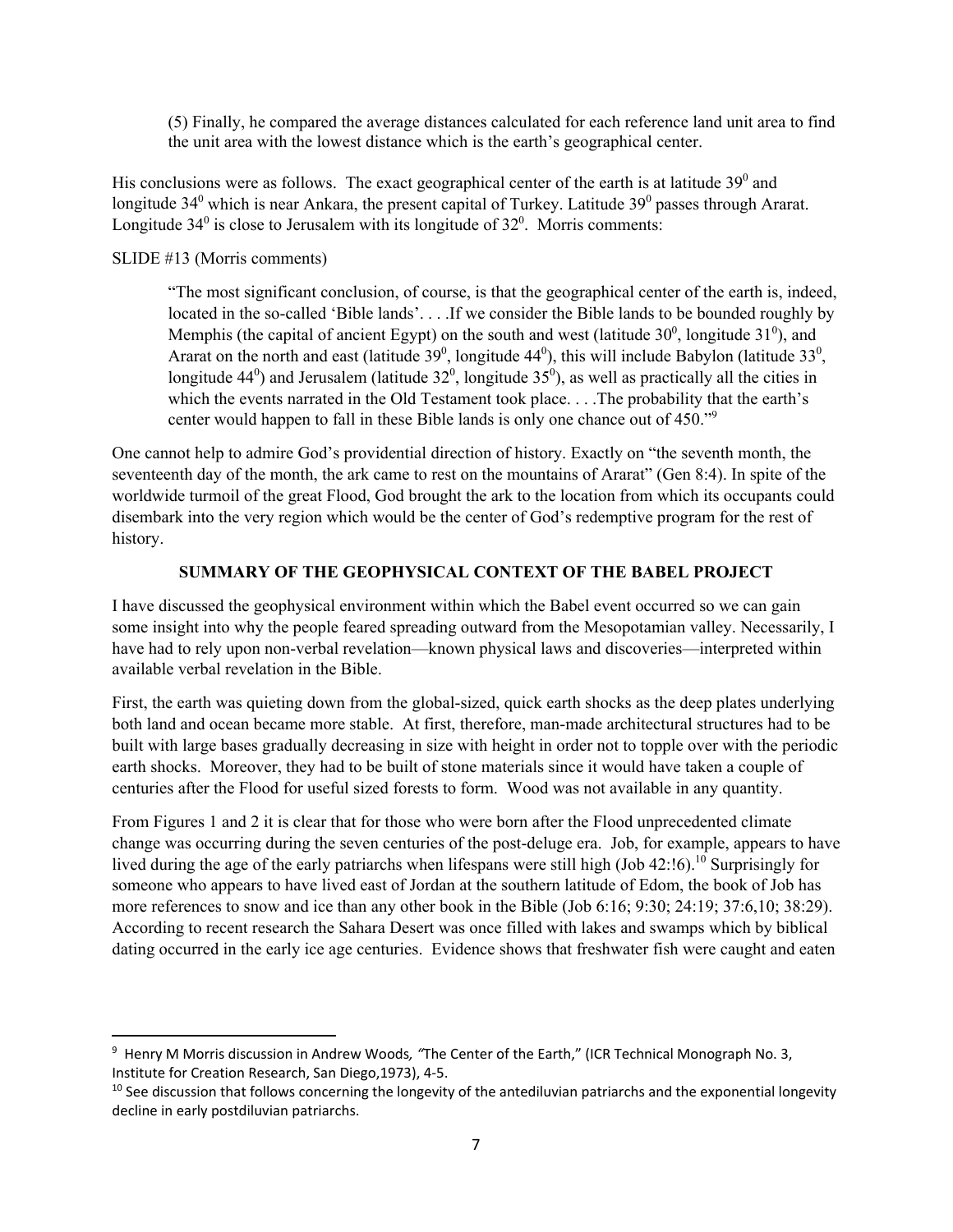by humans there. Elephants, hippos and rhinos lived in the central Sarah.<sup>11</sup> Presumably, Egyptian civilization began then.

However, shortly after arriving in the promised land, Abraham was forced to move to Egypt because of a severe famine (Gen 12:10). In Isaac's time a second famine occurred (Gen 26:!0). Finally, a third famine is mentioned that eventually brought all of Jacob's family to Egypt (Gen. 41:20). These famines occurred in the days of Abraham, Isaac, and Jacob which would have been shortly after the peak in the Ice Age (Figure 2 above) when the climate would have begun to warm turning the Middle East into a more arid climate.

Post-Flood earth shocks and climate change posed threats to the Babel population, but there were also two blessings. First, God's command to fill the earth given twice to mankind (Gen 1:28; 9:1) was more easily accomplished from their location, especially with lowered sea levels. Besides this providential blessing the Lord had established His ecological contract with both mankind and the animals in Noah's day that specifically promised the geophysical disturbances were to be strictly limited (Gen 9:9-17). How would the Babel population decide: *to fear* earth shocks and climate change or *to trust* the Lord's contract that promised limits on geophysical threats?

Throughout history fear has been a great motivator and tool of political tyrants seeking to control their people. Josephus claims it was Nimrod who led the rebellious project. In Gen 10:8-9 he is called a mighty one (Heb*: gibbor*) like the angelic/human giants of Gen 6:4. Josephus says Nimrod changed the government into a tyranny to make the people dependent upon himself. He openly defied God by urging the people to build the tower so high, it would reach above any flood that God might send. The bitumen mortar would keep out any water. Nimrod, according to Josephus, claimed that he would pay God back for destroying their antediluvian fathers.<sup>12</sup>

The geophysical environment played into his hand. Fear seemed to have triumphed over faith. They must have wondered if God's ecological contract with Noah was valid. Was God in control, or was the environment an inherent chaos from which mankind must use its available technology to protect itself? The Babel leadership certainly had ripe ground to crush the faith taught to them by Noah's family.

## **THE POPULATIONAL CONTEXT OF THE BABEL PROJECT**

The Flood separated two distinctly different civilizations living within two different geophysical environments. Questions arise about the physiology of this new civilization's people. First, how was their physiology different from that of the antediluvians? What would have been the likely population growth from the eight Ark survivors to the time of Babel?

#### **DECLINING HUMAN LONGEVITY**

Ancient documents like the Sumerian King List claim that before the flood, their kings lived many thousands of years. Randal Price comments: SLIDE #14 (Price quote)

"The Sumerian King List records the names of ten Sumerian kings who ruled before the flood. The unrealistically long lifespans for these kings ranging in the tens of thousands of years (the longest is 43,200 years) might suggest that this is a fictional account. . . .However, some of these

<sup>11</sup> Reported by Dr. Tim Clary, "Ancient Sahara Was Wetter Than Expected," *Acts & Facts* 49, no. 4 (April 2020): 15. <sup>12</sup> Josephus, *Antiquities of the Jews*. Book 1, Chap 4, Paragraphs 2‐3.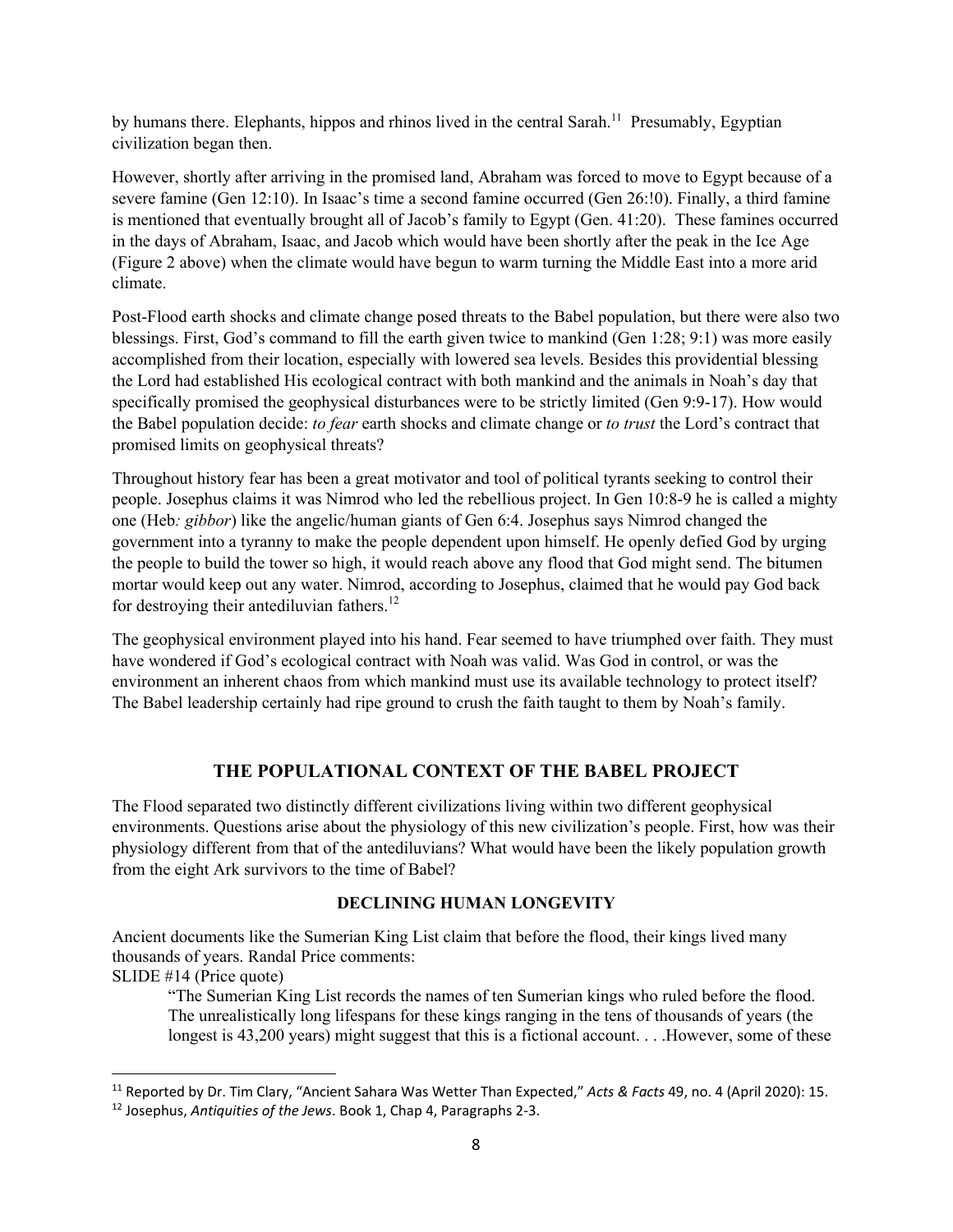names are known from other inscriptions and appear to be historical figures. . . . For this reason , the majority of scholars accept the Sumerian King List as an historical record and explain the extreme reigns as epochs named after dynastic rulers or as intentional literary hyperbole to enhance the prestige of the ruler. . . .With respect to this text in Genesis, what is significant is the same pattern in both accounts with longer lifespans for the prediluvian kings and shorter lifespans for the postdiluvian kings, whose number parallels the ten historical kings in Genesis  $10^{13}$ 

Whereas the Sumerian material claims that kingship was divinely bestowed before the Flood, the Genesis record knows of no human government until the Noahic or Ecological Covenant after the Flood (Gen 9:5- 6). No human kings are mentioned between Genesis 3 and 9. The only government involving lethal force was that of the angelic guard around the perimeter of Eden (Gen 3:24).

Beyond the fact of the Sumerian antediluvian reign lengths being some 50 times longer than the Genesis 5 list, there is another remarkable contrast with Genesis. The Sumerian King List portrays a sudden drastic decline after the flood whereas Genesis preserves a smooth decline. Not only does the Genesis data show a smooth decline, it has a particular form. When a mathematical curve fit trendline is done, the data fit an exponential decay curve which occurs in many physical systems when they pass from one equilibrium state to another equilibrium state (e.g., electrical discharge, substance response to changing temperature, etc.).



Figure 3. Decline in human longevity by postdiluvian generation with an exponential curve fit.

#### SLIDE #15 (Figure 3)

Could the exponential decline be an elaborate mathematic product of early postdiluvian scribes? While it is true that scribes in the Old Babylonian period had tables of exponential functions which they used to compute compound interest<sup>14</sup>, the data in Figure 1 are not exactly exponential. They scatter about such a function thereby attesting to naturalness rather than artificiality.

What might have been the causes of such a longevity decline? The human body interacts with its physical environment through at least three channels: the skin (e.g., ultra-violet radiation), the lungs (e.g., oxygen, ozone), and the stomach (e.g., diet). We can only guess at changes in radiations upon the skin or in gases breathed into the lungs. We know from Genesis that God authorized meat-eating after the Flood, perhaps to compensate for nutrients no longer available from the flora compared to the antediluvian biosphere. Or

<sup>13</sup> Randall Price with H. Wayne House, *Zondervan Handbook of Biblical Archeology* (Grand Rapids, MI: Zondervan, 2017), 55.

<sup>14</sup> O. Neugebauer, *The Exact Sciences in Antiquity*. 2nd ed. (New York: Dover Publications, 1969), 34.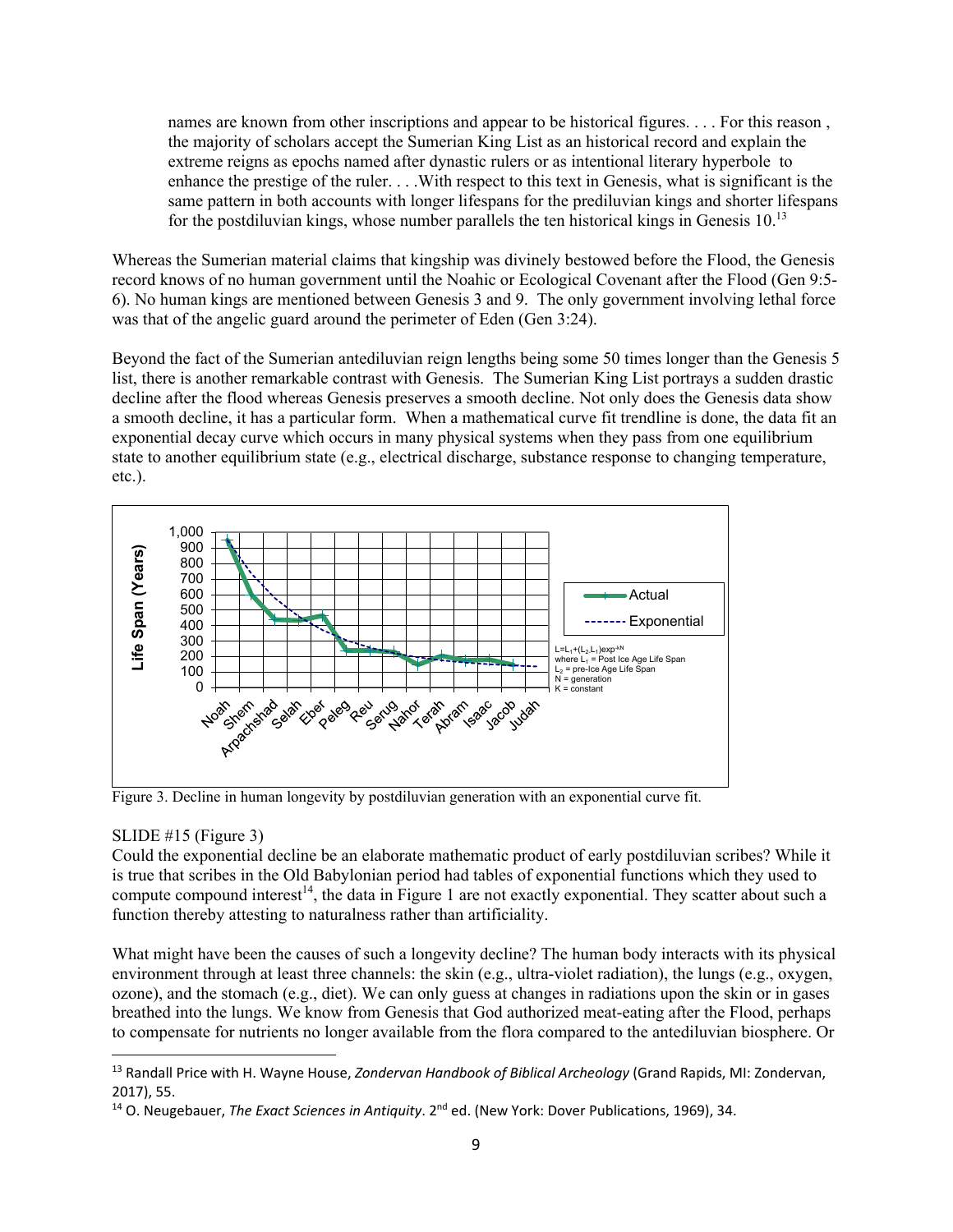perhaps there was a theological dimension to the dietary switch to meat. It provided a universal witness to the idea of substitutionary atonement—for man to live, an animal must die.

The data, however, do show two large longevity drops: a 350 year drop between Noah and Shem and a 225 year drop between Eber and Peleg. The longevity drop from Noah to Shem could be because Noah had already lived 600 years within the prediluvian environment so the change from that environment to the postdiluvian environment caused proportionally less damage to his body than the longevity declines for those born after the Flood who had no previous exposure to the prediluvian environment.

Then how do we explain the unusual longevity drop between Eber and Peleg? Eber out lived Peleg his son by 191 years! Assuming Peleg lived in the immediate generation after Eber, something affected Peleg's physiology in a similar fashion as the change from pre-Flood to post-Flood environment caused the physiological difference between Noah and his son Shem. If we believe that the Babel event occurred in Peleg's days (Gen 10:25), perhaps the subsequent judgment upon Babel that drove humanity outward from the Mesopotamian area led to more severe living conditions. Whatever diminished human longevity in Peleg's generation, human physiology never recovered since. Longevity continued to weaken after Peleg to present levels.

Imagine what it must have been to see your great grand parents living longer than your parents. Each successive generation was forced to face an increasingly undeniable mortality. In addition to fearprovoking unprecedented geophysical phenomena, there was also this unprecedented human *health crisis*—another challenge to faith!

| Patriarch | <b>Years after the Flood of death</b> | <b>Scripture</b>  |
|-----------|---------------------------------------|-------------------|
|           | (running totals)                      |                   |
| Noah      | 350                                   | Gen 9:28-29       |
| Shem      | $2 + 500 = 502$                       | Gen 11:10-11      |
| Arphaxad  | $2 + 35 + 403 = 440$                  | Gen 11:10,12-13   |
| Salah     | $2 + 35 + 30 + 403 = 470$             | Gen 11:12, 14-15  |
| Eber      | $2 + 35 + 30 + 34 + 403 = 531$        | Gen 11:14, 16-17  |
| Peleg     | $2+35+30+34+30+209=340$               | Gen 11:16, 18-19  |
| Reu       | $2+35+30+34+30+32+207=370$            | Gen 11:18, 20-21  |
| Serug     | $2+35+30+34+30+32+30+200=393$         | Gen 11:20, 22-23  |
| Nahor     | $2+35+30+34+30+32+30+29+119=341$      | Gen 11:22, 24-25  |
| Terah     | $2+35+30+34+30+32+30+29+205=427$      | Gen 11:24, 32     |
| Abraham   | $2+35+30+34+30+32+30+29+70+175=467$   | Gen 11:26; 25:7-8 |

#### **HUMAN POPULATION GROWTH FROM EIGHT**

How many people could have been involved in the Babel project if it occurred in Peleg's lifetime? Chart One gives the years since the Flood that the immediate postdiluvian patriarchs died.

Chart 1. Years after the Flood that Noah and the following 10 postdiluvian patriarchs died SLIDE #16 (Chart 1)

Chart 1 shows that Abraham died 467 years after the Flood. Dates, therefore, for the Flood can be estimated assuming an Exodus date of 1440 BC and the time between Abraham and the Exodus. But to do so, we must consider the two different views of Israel's bondage in Egypt—the 215 year view and the 430 year view. If one supposes that Israel spent 215 years in Egypt, the time from Abraham to the Exodus would be 430 years implying a Flood date of 2337 BC. On the other hand, if one supposes that Israel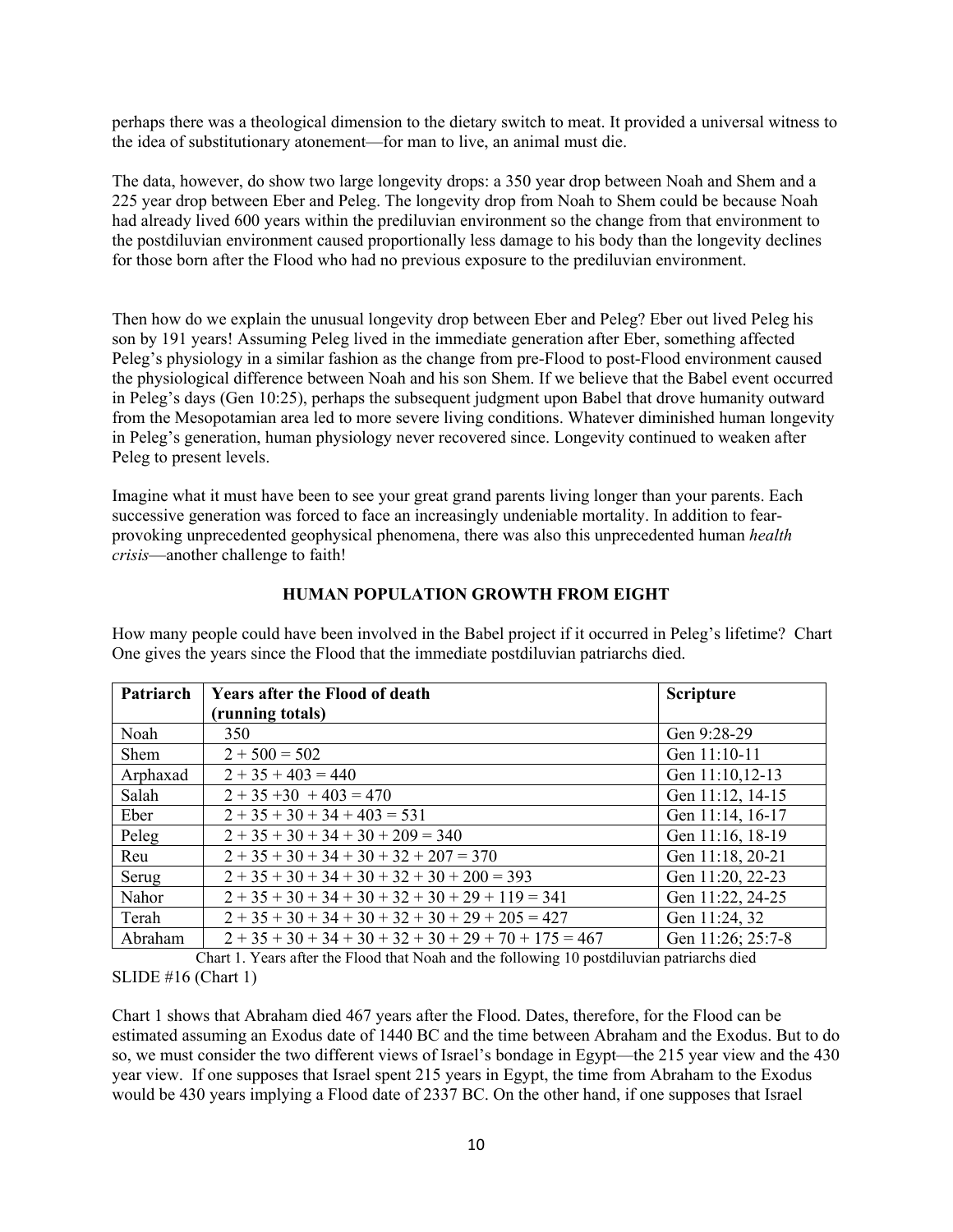spent 400 years in Egypt, the time from Abraham to the Exodus would be 615 years implying a Flood date of 2517 BC.

Chart 1 can be used for second matter. It shows that Shem and Eber outlived Abraham. It also shows that within a century of Abraham's death 467 years after the Flood (367 years) all the post diluvian patriarchs except Shem, Eber, and Peleg died within the century before Abraham's death. It looks like a curtain of historical amnesia dropped down, cutting off nearly all oral contact with the past. Was this a stimulus to begin written chronicles? After Abraham died, only Shem and Eber were left as eye-witnesses to post-Flood history before Abraham.

Chart 1 can be used for a third matter: to estimate human population growth from the eight survivors of the Flood to a Peleg date for Babel. Henry Morris derived an equation that accounts for the average number of children per family growing to maturity and marriage (*c* boys and *c* girls for a total of *2c* children per family living to the point of being able to procreate the next generation) over any given number of family generations (*n*). The total number of people born over *n* generations would be:

$$
S_n = 2 (c^{n+1} - 1) / (c - 1)
$$

SLIDE #17 (Equation)

For broad applicability throughout human history Morris also compensated for the number of people who would die during this many generations. For our purposes we can ignore this factor. If Babel occurred during Peleg's lifetime and he died 340 years after the Flood, none of the previous postdiluvian patriarchs would have died and presumably their children, being younger than they, would not have either.<sup>15</sup>

To apply this equation for estimating a reasonable value for the population during "the days of Peleg" (Gen 10:25), we need to derive values for *c*, and *n*. For *c*, the average number of boys in families from

| Patriarch | Number of Sons          |  |
|-----------|-------------------------|--|
|           | Mentioned in Genesis 10 |  |
| Japheth   |                         |  |
| Ham       |                         |  |
| Shem      | 5                       |  |
| Cush      | 6                       |  |
| Mizraim   |                         |  |
| Canaan    | 11                      |  |
| Eber      | $\overline{2}$          |  |
| Joktan    | 13                      |  |
| Average   | 6.75                    |  |

Chart 2. The reported number of sons inferred from Genesis 10

### SLIDE #18 (Chart 2)

Shem's generation to Peleg's generation based on notices in Genesis 10 is 5 (see Chart 1). Assume c, therefore, is 6.75 which means each family would produce between 12 and 14 boys and girls (13.5 children on average) beginning with the firstborn.

#### SLIDE #19 (Reasoning about *n*)

What about a value for *n*? Let's begin with the time of the firstborn child. In Genesis 11 the first mention of children for Arphaxad is his 35<sup>th</sup> year, the first mention of children for Selah is his 30<sup>th</sup> year, and the

<sup>15</sup> Henry M Morris, *Biblical Cosmology and Modern Science* (Grand Rapids, MI: Baker Book House, 1970), 73. This book is and expanded version of The Griffith Thomas Memorial Lectures at Dallas Theological Seminary in 1967.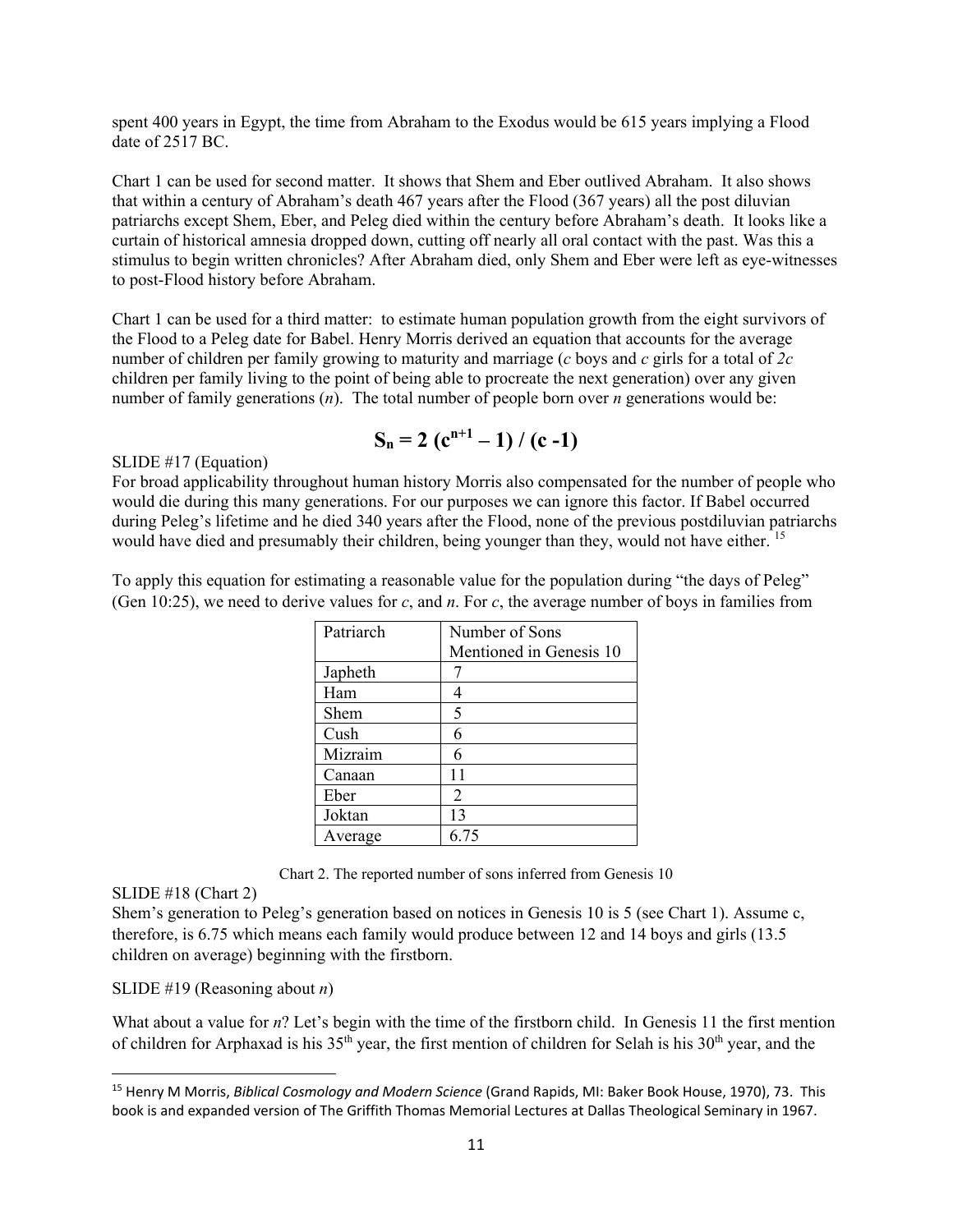first mention of children for Eber is his 34<sup>th</sup> year. These are all the data we have whether the first born are spoken of or the Messianic seed is spoken of. We know at least that reproduction began at an average of 33 years. The rest of the children would have been born later. Assuming that the first born are spoken of, the children born to every patriarch would reach their first year of reproducing children at 33 years according to this reasoning. And these children then would begin producing their families and grandchildren.

Given that nursing took two years or more, the lowest duration of having 13.5 children one at a time would be 27 years. The average childbirth date would then be 58 years  $(33 + 27 - 2)$ . Assume that "in his days" (Gen 10:25) means that Babel occurred at the height of Peleg's life about two-thirds of the 209 years after his son, Reu, was born, i.e., his  $167<sup>th</sup>$  year or the 268 years since the Flood. How many 58-year durations would occur in those 268 years? The answer is 4.62. Every 4.62 years on average another complete set of children averaging 13.5 in number would be added to the post-diluvian population each pair of which would already be starting to have their children. Thus *n* = 4.62 in Morris's equation.

The human population at the time of Babel would then be 15,920—a small enough figure to support the assertion in Genesis 11:1 that "the whole earth had one language. . . .and found a plain in the land of Shinar." It was also small enough that most people should have been able to recognize known leaders especially those early in the messianic line--of Noah and Shem who were still living when the Babel project occurred.

Such a situation raises the important question of what happened to their spiritual influence on the population that followed Nimrod? Granted, the population at this time faced frightening geophysical phenomena never before seen and a strange decline in their longevity. But had at least some of them not learned of God's publicly declared ecological contract back in Noah's day? Was the Word of God not handed down from Shem either through families or directly from Shem? For the Babel scheme to succeed, this contract either must not have been disseminated throughout the population, or it was suppressed. We know that tyrants inevitably suppress or distort the historical memory of their subjects. Do we see here an early version of "cancel culture" by the dominating power of unbelievers to "advance" political and religious beliefs for a "new age" and to simultaneously suppresses the Word of God and those still loyal to it?<sup>16</sup>

## **THE THEOLOGICAL CONTEXT OF THE BABEL PROJECT**

Most scholars agree that the tower was a ziggurat. Dr. Price succinctly summarizes what is known about Mesopotamian beliefs connected with ziggurats that followed Babel. He points to the religious nature embedded in both the architecture of the tower and the politics of the city:

SLIDES #20 & 21 (Price quote)

"[Ziggurats] consist of states of towers stacked one upon another and decreasing in size as they progressed upward (similar to the early form of the step pyramid, such as that of Djoser at Saqqara in Egypt). . . . The ziggurat was dedicated to the city's patron deity. . . .and topped by the figure of a god or goddess. . . .The temple of the ziggurat had both a cultic function and a cosmic function 'linking heaven and earth' or 'heaven and the netherworld.' . . .Texts also associate the

 $16$  For a fascinating, imaginative novel of intrigue going on in earth's population faced with the challenges just discussed during Peleg's lifetime, see Jon Sabol, *The Days of Peleg* (Denver, CO: Outskirts Press, 2007).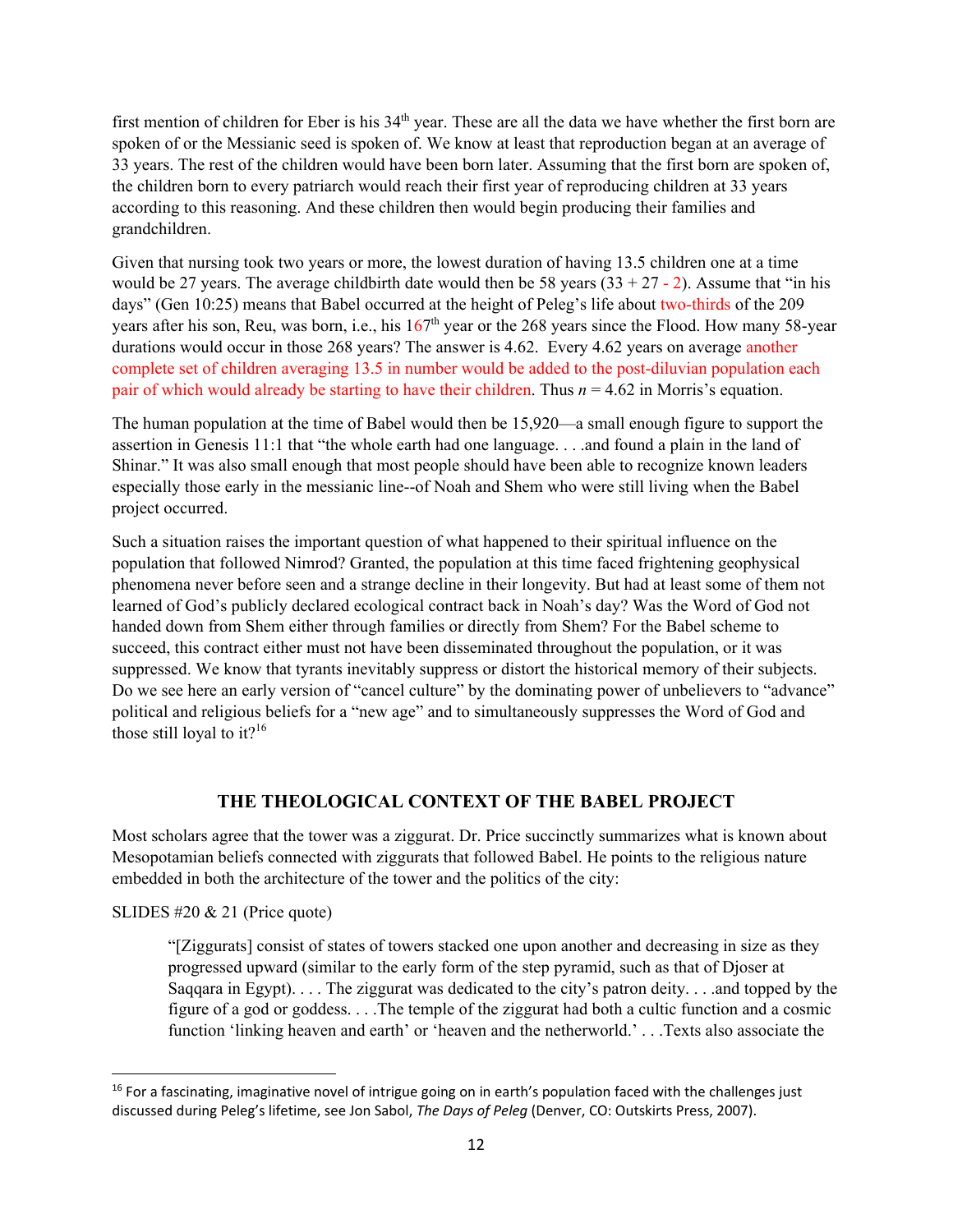sanctuary and its ziggurat with a cosmic mountain, which is typically identified in this mythology with the divine abode. The stairway. . .supported by the structure of the ziggurat was the access point for the gods to travel between heaven and earth.

The biblical text states that the purpose of the [Babel] structure was to prevent the people from being scattered abroad (in contrast to the original divine mandate in Gen 1:28 and its restatement in 9:1,7). In other words, this verse describes an urbanization project to keep the population together around a single administrative complex with the temple at its center. . . .This urbanization process contributed to the deification of human rulers who maintained control over the temple-state. . . .The problem in [Gen 11:1-6] is not the construction of a city but the purpose of the city and its cultic center that deified humans and thus degrade the nature of God. Once this concept took hold, mankind would alter its entire relationship with the Creator, a thought reflected in the words of Genesis 11:6: 'If as one people speaking the same language, they have begun to do this, then nothing they plan to do will be impossible for them.' The wording is similar to that in Genesis 3:22: 'The man has now become like one of us. . . .He must not be allowed to reach out his hand and take from the tree of life. . .and live forever."<sup>17</sup>

We now come face to face with the spiritual tragedy that doomed what could have been a flourishing second civilization. We will see in a subsequent discussion that the religious and political character of Babel described by Dr. Price has continued for over 4000 years as generation after generation tries to restore an Eden-like utopia. Babel was a classic revolt against their knowledge of God.

#### **THE KNOWLEDGE OF GOD**

SLIDE #22 (Creator/creature vs Continuity of Being)

| <b>Shall I Bow To My Creator?</b> |                               |  |
|-----------------------------------|-------------------------------|--|
| • YES!                            | NO!                           |  |
| $-$ ancient monotheism            | $-$ ancient myths             |  |
| - ancient Israel                  | - eastern religions           |  |
| - Bible                           | - western philosophy          |  |
| - fundamentalism                  | - modern theology             |  |
| • CREATOR/creature                | • Continuity of Being         |  |
| - God    divine council &         | - eternal cycles              |  |
| angels                            | $-$ nature > gods > man       |  |
| $-$ man   nature                  | $-$ transmutation / evolution |  |
| $-$ everlasting distinctions      | • IMPERSONAL FATE &           |  |
| · PERSONAL SOVEREIGN              | <b>CHANCE</b>                 |  |
| - ultimate responsibility         | - ultimate victimization      |  |

Chart 3. The two worldview alternatives available to mankind

<sup>17</sup>Randall Price with H. Wayne House, *Zondervan Handbook of Biblical Archeology* (Grand Rapids, MI: Zondervan, 2017), 71.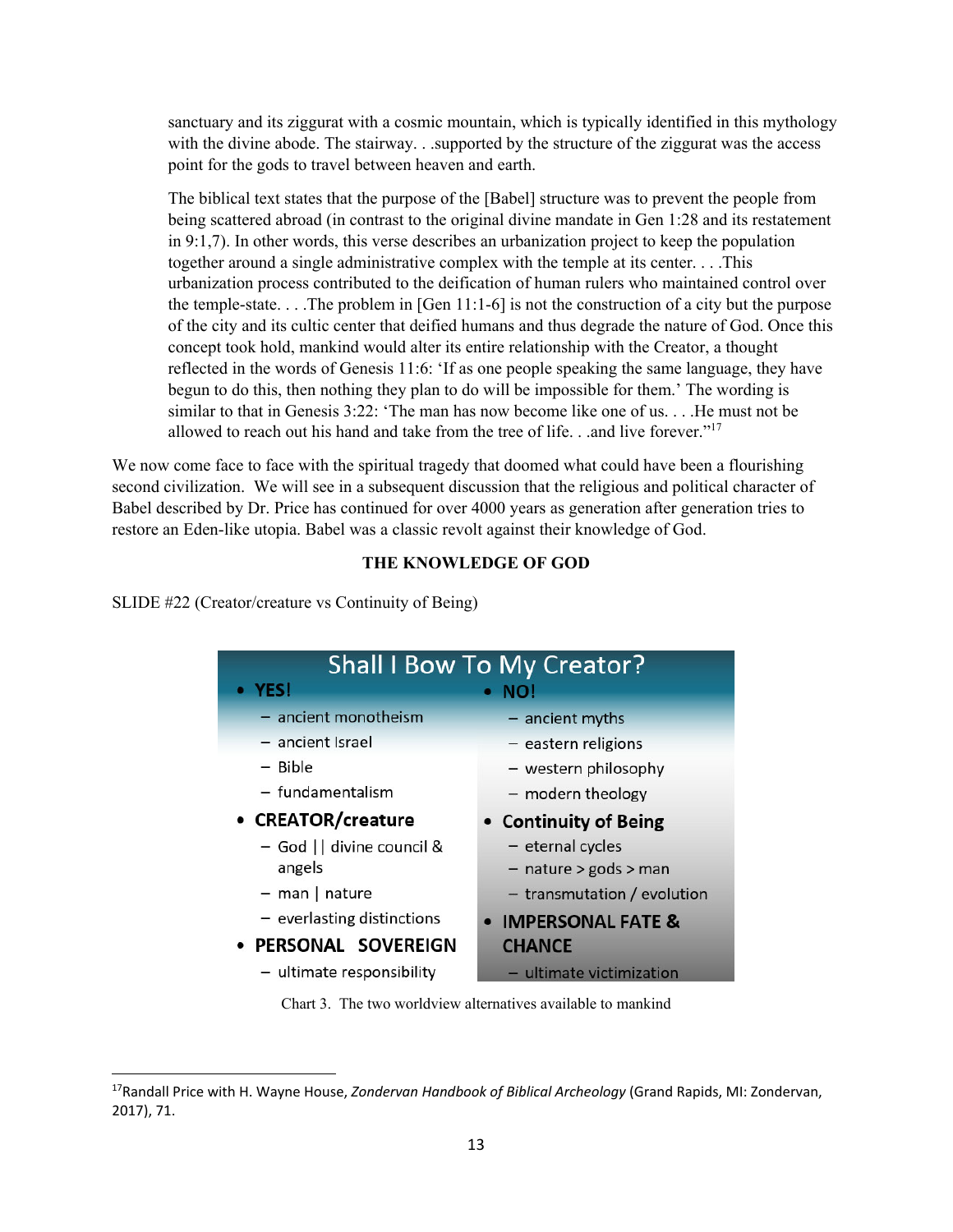Mankind in both the first and second civilizations have faced only two realities: either the true one implied by Genesis 1-2, or the delusional one implied by Genesis 3. Both alternatives provide the metaphysical basis for discerning truth (epistemology) and for determining proper conduct (ethics). Genesis 1-2 implies a two-level metaphysic—an eternal existence of the infinite, self-contained, selfsufficient omniscient, omnipotent, personal loving Triune God and a temporal existence of creatures with immutable boundaries: spirit beings, man, nature . On the other hand, Genesis 3 implies a single-level metaphysic—a cosmos of finite objects: gods & goddesses, man, and nature in a continuum without any immutable boundaries.

The left side of Chart 3 attempts to show the implications of Genesis 1-2. The Creator reveals himself to his creation through works and words—a historic "show-and-tell" form of revelation. Theologians label these two categories of revelation as mute and verbal or general and special. General revelation comes to every person through their sense of deity (SD). Special revelation comes to those recipients of whatever is available of Word of God.

### THE UNIVERSAL SENSE OF DEITY

It should not surprise us that there was widespread knowledge of the Creator. All people are born with a capacity to see His "invisible attributes by the things that are made. . .so that they are without excuse" (Rom 1:20). This passage extending through Romans 1:18-2:16 clearly shows that every person in every age is ultimately responsible for their choices before God. The Babel generation does not differ in this regard from us. Oliphant summarizes this kind of inborn epistemology:

#### SLIDE #23 (Oliphant quote)

"We know God, not because we have reasoned our way to him, or have worked through the necessary scientific procedures, or have inferred his existence from other things we know; we know him by way of his revelation. . . .We have the sense of deity (SD), because we *are* God's image and because *as* image, God implants the knowledge of himself within each of us. . . .Paul regards SD as knowledge itself that comes directly and repeatedly from God himself through the things that God made and sustains."18

This inborn epistemology reinforces the responsibility for *everyone* in the Babel population to have sensed something was amiss with the project. Rushdoony neatly summarizes the implications of an SD epistemology: "Cultural conditioning is real, but basic to man's every state is the fact of his creation in the image of God. This prior and ultimate reality cannot be effaced by the tyranny of man and his philosophies." <sup>19</sup>

#### THE NOAHIC BIBLE

Fragments of God's special revelation in Genesis 1-9 (the "Noahic Bible") continued to exist after the Babel dispersion as is apparent from pieces of truth surviving within pagan myths and in the following symbols from ancient China. Like Egyptian hieroglyphics, these Chinese signs were pictographic. This reliance upon pictures most likely testifies to attempts to communicate in a world of post-Babel linguistic

<sup>18</sup> K. Scott Oliphint, *Reasons for Faith: Philosophy in the service of Theology* (Phillipsburg, NJ: P & R Publishing, 2006), 137.

<sup>&</sup>lt;sup>19</sup> Rousas John Rushdoony, Thy Kingdom Come: Studies in Daniel and Revelation (Phillipsburg, NJ: P & R Publishing, 1970), 29.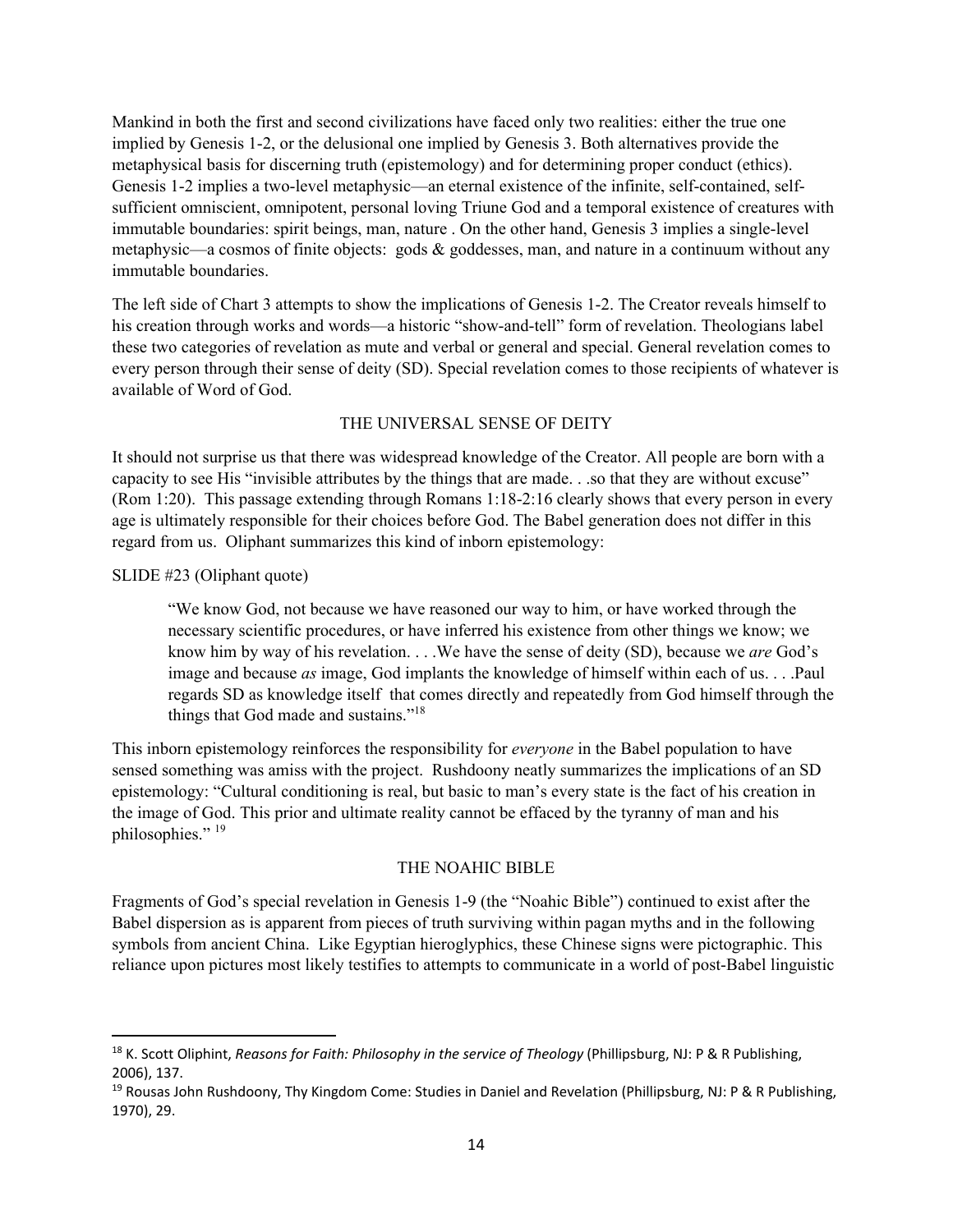diversity just as today the restroom signs are used in airports around the world. *If people after Babel knew these truths, then the people participating in the Babel project also knew them.*



Chart 4. Ancient Chinese symbols depicting Genesis 1-6 truths<sup>20</sup>

Besides the written reflections of the Noahic Bible in Chart 4, even today in tribes around the world who have lived many years in total isolation from the civilized world, one can find oral traditions of biblical truths. In the early years of the 20th century Father Wilhelm Schmidt undertook to refute the evolutionary idea that monotheism slowly evolved from earlier animism and polytheism. His extensive research was published in 1931. He focused only on tribes that had lived in consistent isolation to learn their theological beliefs that had continued from the earliest times *without influence from surrounding societies*. In the following quotes below Father Schmidt uses the term "primitive" for these tribes rather than the clearer term "isolated":

#### SLIDES #25-26 (Schmidt quotes)

"Comparing primitive cultures with the later ones we may lay down the general principle that in none of the latter is the Supreme Being to be found in so clear, so definite, vivid and direct a form as among the peoples belonging to the latter. . . .We can establish (the Supreme Being's) existence among all the Pygmy tribes. . .in the Asiatic and in the African groups. . . .For the Negritos of the Philippine Islands. . .Father Vanoverbergh has discovered a nocturnal liturgy addressed to the Supreme Being and couched in a sacred language no longer intelligible to the natives themselves. . . .In the primitive culture of the Arctic regions the Supreme Being is everywhere recognized and worshipped. . . .He appears among the three groups of primitives

 $^{20}$  Symbols with discussion of the method of interpretation can be found in an earlier book C. H. Kang and Ethel R Nelson, The Discovery of Genesis: How the Truths of Genesis Were Found Hidden in the Chinese Language (St. Louis, MO: 1979) and a later book Ethel R Nelson and Richard E Broadberry*, Genesis and the Mystery Confucius Couldn't Solve*, rev. ed. (St. Louis, MO: 1994).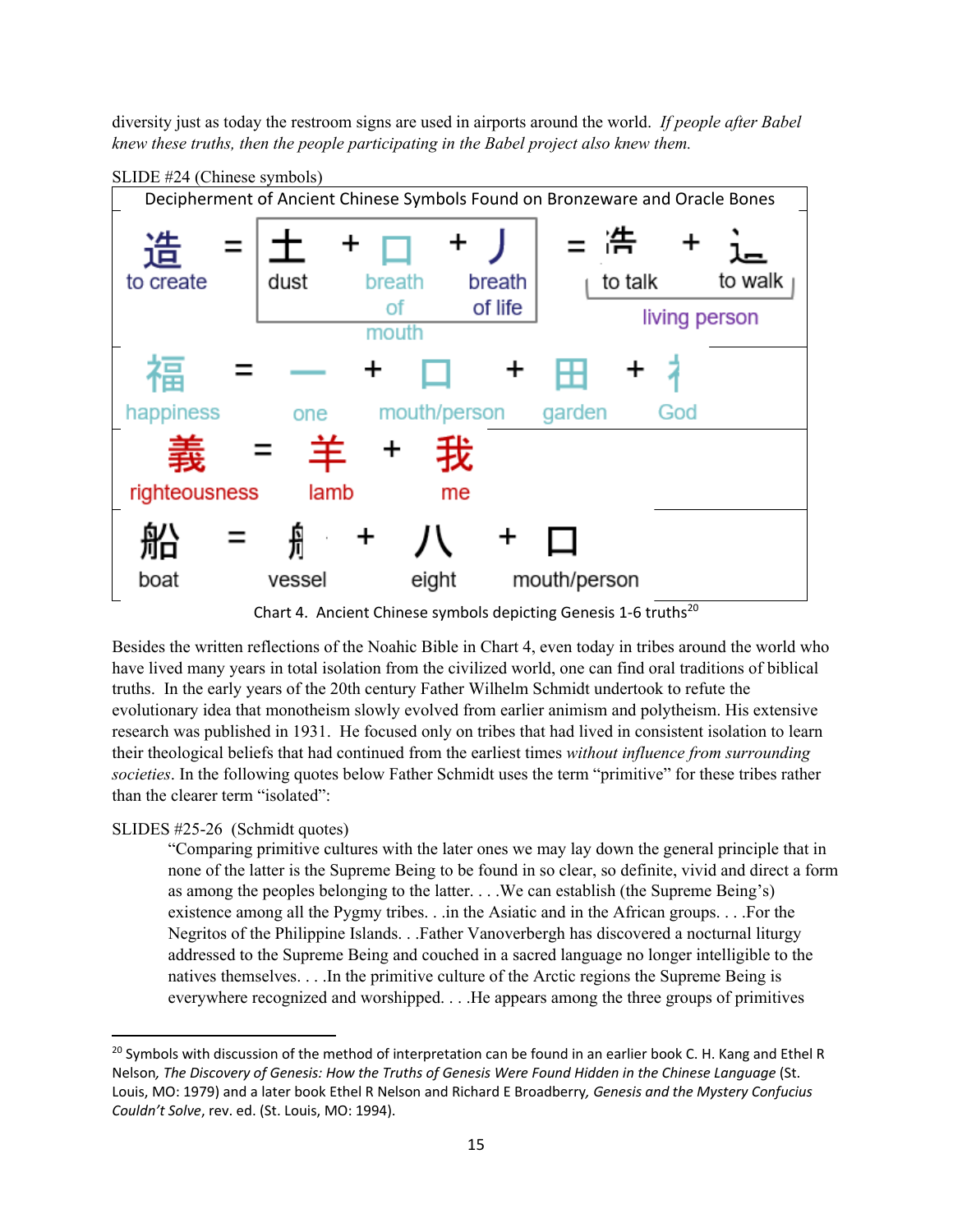whose culture is related to the Arctic regions. . . In particular, the idea of creative activity is in force here in its highest form, amounting even to definite creation ex nihilo. . . .*A belief in the Supreme Being is an essential property of this, the most ancient of human cultures, which must have been deeply and strongly rooted in it at the very dawn of time, before the individual groups had separated from one another*. 21 [Emphasis added]

Setting Schmidt's conclusions within the framework of this paper, his work shows that at Babel there was general knowledge of Creator's existence that was carried away from the center of the earth, Mesopotamia, by the dispersion outward to every continent. If this was so, then all segments of Babel people knew special revelation from whatever of the Word of God they received from Shem and his progeny. Shem and his children did have at least some influence. We conclude that Nimrod could only have succeed in forging ahead with his city and tower project by shaming into silence most of the community.

### **THE SUPPRESSION OF THE KNOWLEDGE OF GOD**

SLIDE #27 (Creator/creature vs Continuity of Being)

As the right side of Chart 3 shows, when man turns from the unavoidable knowledge of God, his only option is to try to suppress it as Adam and Eve tried to cover their nakedness with fig leaves (Gen 3:7). The Satanic delusion was two-fold: (1) God either never really spoke, or if He did, He lied—His Word makes false claims about reality; and (2) the eating from the forbidden tree will convey total knowledge, i.e., give man a divine epistemology. These false assertions underlie all attempts to suppress the knowledge of God.

What do these efforts entail? The Creator/creature distinction establishes the only basis of true revelation. His revelation *alone* is sufficient for every situation that man could ever face including encounters with members of the divine council (e.g., see I Kings 22:19-23; Job 1-2).

The Satanic delusion comes from a fellow creature who is finite in every way. Satan neither fully knows himself nor can determine his future. He cannot control that of which he himself is a product. Nor can he avoid the implications of his lie. He must replace the two kinds of existence metaphysic with only one kind of existence. All objects whether gods, goddesses, man, animals, rocks, etc., must then belong to Nature as a continuum—a continuity of being.

This idea of continuity is seen in Dr. Price's description of the ziggurat architecture being a picture of a mountain reaching into the domain of the gods, a virtual pathway for the gods and men to travel toward each other. Such a religious viewpoint was common in the pagan world. If we think about the Babel project's architecture, we can see a false kind of mediatorship. The ruler of the city-temple community is for all practical purposes their mediator between them and their god.

SLIDE #28 (Figure 4 that follows)

<sup>21</sup>Wilhelm Schmidt. *The Origin and Growth of Religion Facts and Theories*. Translated by H.J. Rose. London: Methuen & Co. Ltd, 1931. 257‐261.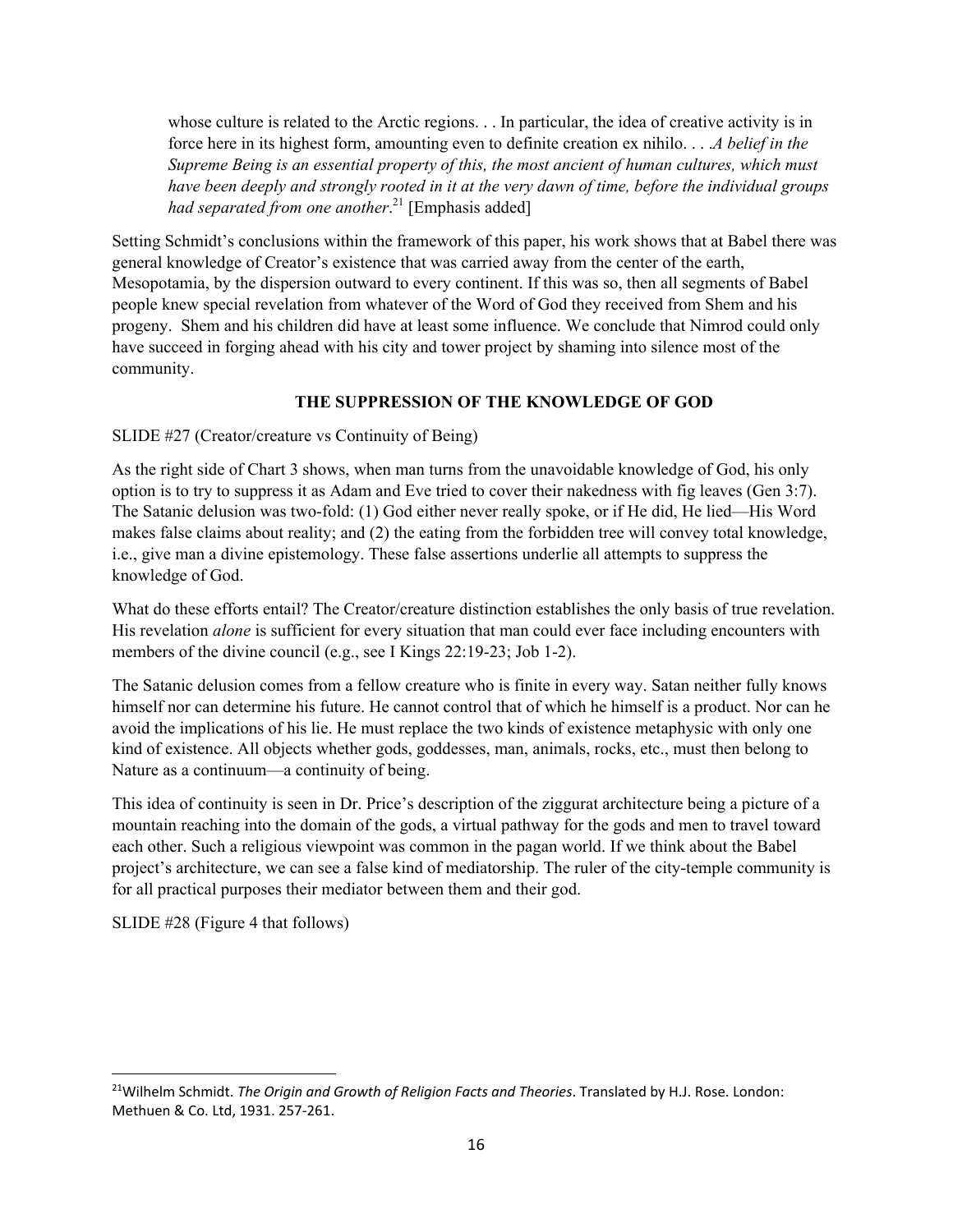

Here, for example, is a column in Egypt depicting the pharaoh as a link between heaven and earth. Frankfort comments: "The Egyptian state was not a man-made alternative to other forms of political organization. It was god-given, established when the world was created. . . The word 'state' was absent from the language because all the significant aspects of the state were concentrated in the king. He was the fountainhead of all authority, all power, and all wealth. The famous saying of Louis XIV, *l'etat c'est moi*, was levity and presumption when it was uttered, but could have been offered by Pharaoh as a statement of fact in which his subject concurred."<sup>22</sup>

Figure 4. Column from Mortuary of King Sahure<sup>23</sup>

The Egyptian column in Figure 4 has the name of Pharaoh Sahure inside two vertical lines that symbolize the scepters of his political authority. The symbol at the top of his name is the symbol of heaven. The symbol at the bottom is the symbol of earth. Here again we see the pagan view of reality as a continuum of being. Presumably, the ziggurat at Babel was designed to honor this doctrine of continuity between the gods and the ruler of the city-temple complex. The gods and man united in the ruling king which deified him as Price noted.

### SLIDES #29-30 (Rushdoony quote)

In his commentary on Daniel chapter 3, Rushdoony addresses Nebuchnezzar's distortion of Daniel's dream interpretation in chapter 2:

> History was in Nebuchadnezzar's hands and derived its meaning from him. The priestly role of the Chaldean king, as the great mediator, had been reinforced by the dream (Dan 2), and as as Nebuchadnezzar held sway, he was the hand, head, power and mind of God for his day. To by-pass him in worship was to despise both God and God's incarnate glory; other and peripheral worship of lesser powers was permissible only when Nebuchadnezzar's image and his glory were first acknowledged. Polytheism was thus permissible and a part of religious toleration, provided the religion of state was given its due; to all other gods, the left-overs only belonged."<sup>24</sup>

Daniel's three friends quickly found themselves as traitors to Nebuchadnezzar. The king had hoped to have integrated these potential Jewish leaders into Babylonian culture through their three-year state-funded re-education course. Nebuchadnezzar sought to

<sup>22</sup> Henri Frankfort, *Ancient Egyptian Religion: An Interpretation* (New York, NY: Harper Torchbooks, 1961), 30f. <sup>23</sup> Henri Frankfort, Kingship and the Gods: A Study of Ancient Near Eastern Religions as the Integration of Society & Nature (Chicago: The University of Chicago Press, 1948), Fig 19 after page 212. <sup>24</sup> *Ibid*., 21,23.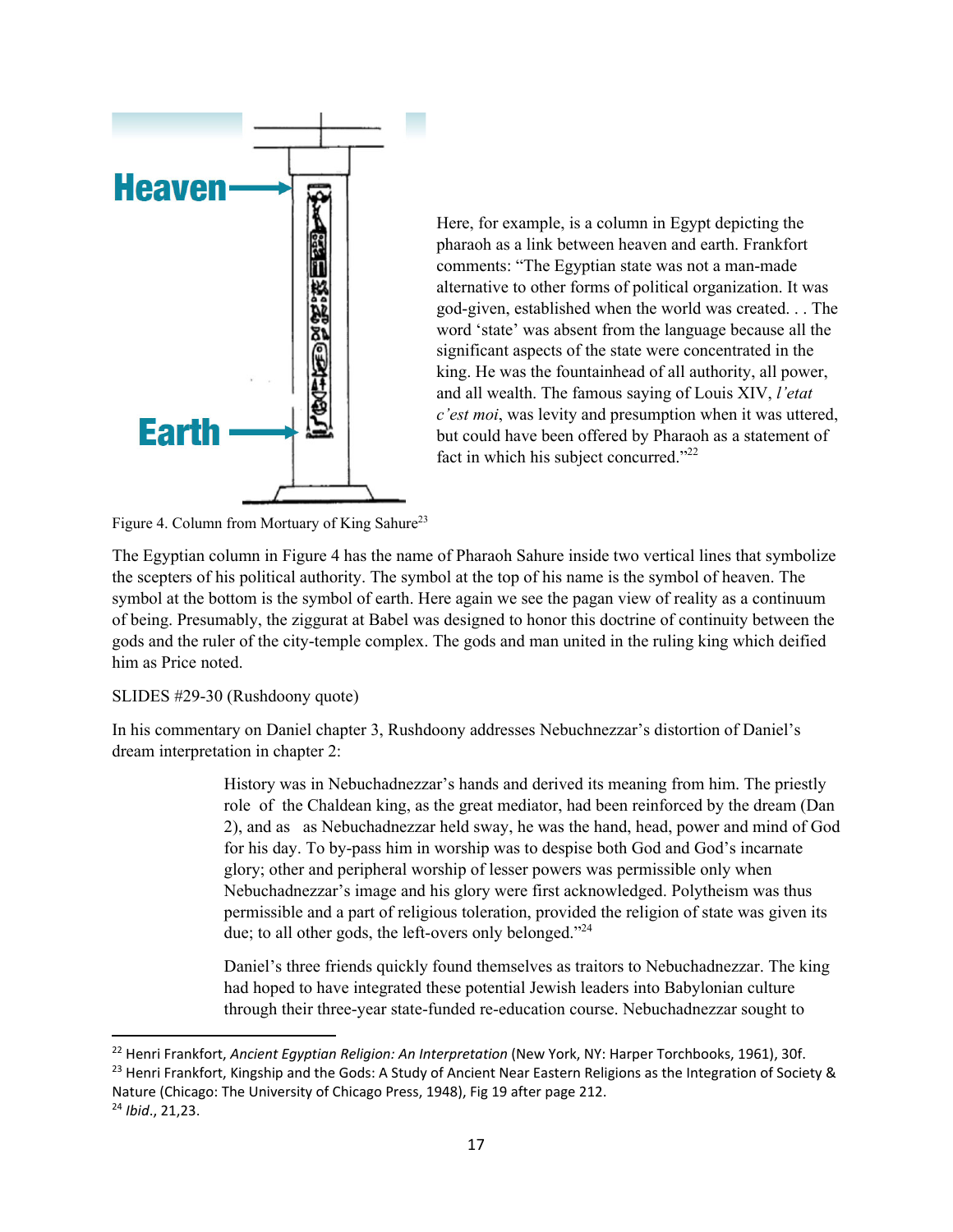show his empire was for all nations including Israel but demanded their ultimate allegiance would be to him.25

What, then, were the key features of the theological context of Babel? Why was God's judgment so radical? At least two reasons are obvious. First. the project deliberately intended to suppress the clear knowledge of God then available so it would be no longer available to subsequent generations. Second, the project also intended to fundamentally change God's design of the second civilization (Gen 11: 6). Centuries before Babel just after the Flood God had introduced the authority of state to prevent a repeat of the first civilization's anarchy. This new institution of civil government with its lethal power was divinely designed to restrain murder and other evil behavior (Gen 9:5-6; Rom 13:3-4). As a form of selfgovernment for mankind it was to suppress evil acts enough so that God could fulfill His promise to Eve. In other words, it was to preserve enough room in the second civilization for the saving work required to fulfill the gospel and defeat Satan and the other rebels from the divine council. The Babel project intended to change the state function from *preservation* of civilization to *redeeming* it.

Waltke summarizes the situation: "As Adam and Eve transgressed the limits of human wisdom and sought to be like God (Gen 3:22) and as the sons of God transgressed the boundaries of marriage (6:1-2, 4), the tower builders seek meaning by transgressing into the dwelling place of God."<sup>26</sup> These are the three gothic tragedies that have shaped our contemporary civilization!

### **GOD'S FAR-REACHING JUDGMENT OF THE BABEL PROJECT**

In only four verses the Word of God tersely summarizes God's judgment upon the Babel project (Gen 11:6-9). He accomplished two things upon the Babel population: He confused their speech (*balal*), and He scattered them over all the earth (*puwt*s). Just as God altered the physiology of subsequent mankind through Adam and Eve for the rest of history, at Babel He altered the sociology of post-Babel mankind separating it into tribal groups based upon different languages that eventually formed separate nations living in different locations for the rest of history.

#### **CONFUSION OF SPEECH**

#### SLIDE #31

A fascinating paper by James Strickling argues that the confusion of speech and the diversity of languages did not occur together. The confusion happened instantaneously and promptly ended construction of the city and its tower. "The text states that the builders' speech was *confounded.* Judging from the name of the place (Babel), their speech became a babble. This was not just a 'collective babble' of the individuals speaking different languages but a babble on the part of each individual affected. In other words, they apparently lost the power of coherent speech! They could only babble.!"<sup>27</sup>

Stickling cites neurolinguistics research into the effects of extremely low frequency and very low frequency of electrical and magnetic fields on neurons in the brain: "vocalization can be evoked by electrical stimulation. . .but these vocalizations are never words. Spontaneous language has not been

<sup>&</sup>lt;sup>25</sup> The term "king of kings" is used three times in the Old Testament for Gentile empire leaders (Ezr 7:12; Eze 26:7; Dan 2:37). The term reveals their global ambitions to absorb independent nations into their dreams to create a one‐world empire.

<sup>26</sup> Bruce K Waltke, *Genesis: A Commentary* (Grand Rapids, MI: Zondervan, 2001), 177.

<sup>27</sup> James E Strickling. "The Tower of Babel". *Creation Research Society Quarterly* 16, no, 4 (March 1980), 222.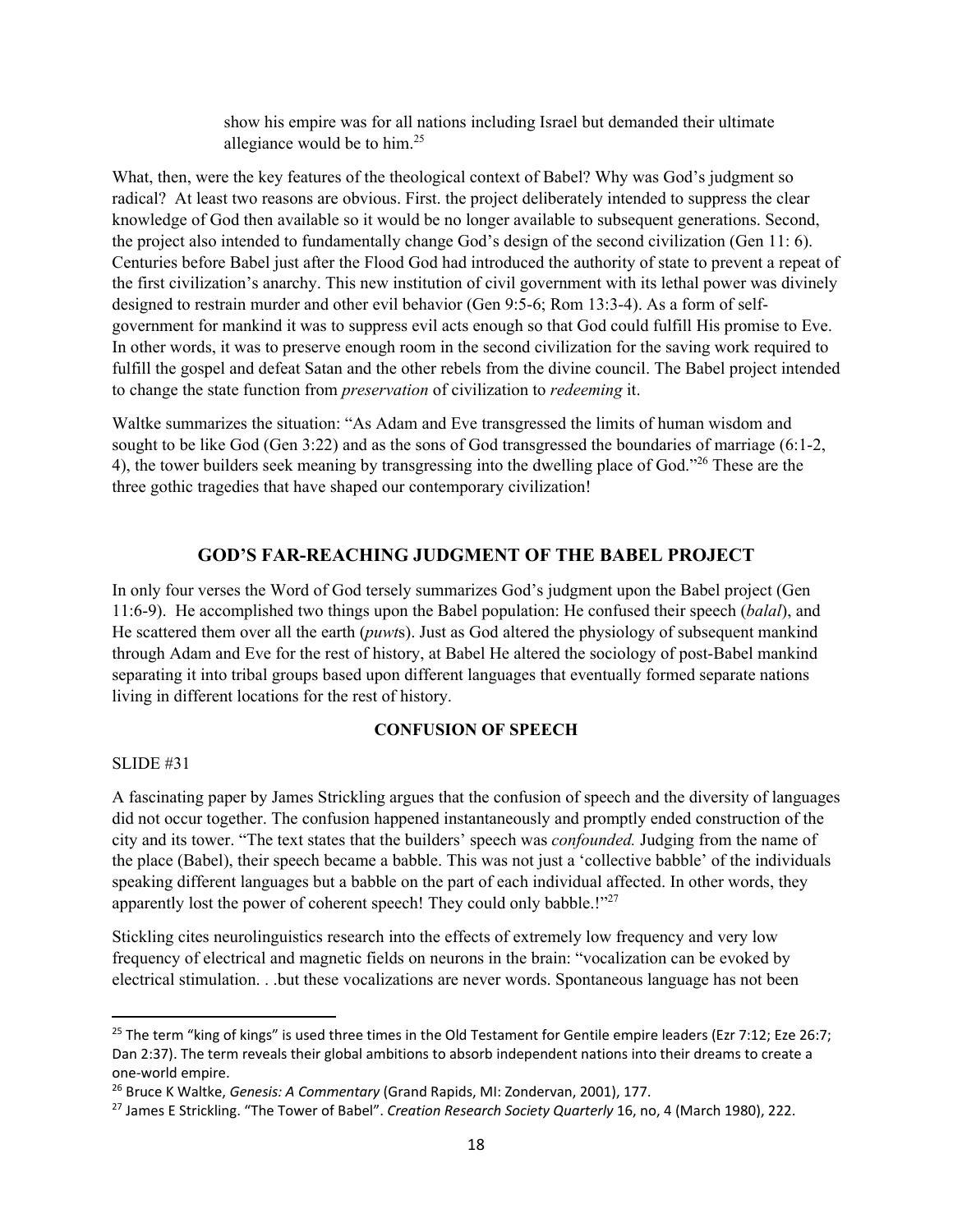evoked from cortical stimulation. Rather cortical stimulation seems to act on such complex behavior as language as though it was introducing noise into the system. . . .The period of disruption is, in large measure, temporary."28

There is a Jewish legend that Strickling cites that the tower experienced some sort of pyrogenic assault: "As for the unfinished tower, a part sank into the earth, and another part was consumed by fire; only onethird remained standing."29 He then speculates that just as the Lord sent fire upon Sodom and Gomorrah, he might have struck the tower with a massive lightning bolt which of course is a source of electromagnetic radiation. Moreover, such a bolt could have ignited the bituminous pitch that Nimrod thought would have saved the tower if God sent another flood.

## **DISPERSION AND THE DIVERSIFICATION OF LANGUAGES**

As the people dispersed from the Mesopotamian area outward, their average journey length to any other land location on earth was about 4615 miles thanks to God's providential grounding of Noah's Ark in the Ararat region and subsequent settlement in the Mesopotamian areas or "Bible lands."30

Unfortunately, linguists offer us little help in explaining how diverse languages developed. Tracing any given language backwards gets very complicated. To illustrate I cite recent correspondence with a student trained in linguistics who was in my Christian Framework class at Chafer Theological Seminary. He has been exploring the origins of the Korean and Japanese languages. He tells me that these two languages are considered "orphan" languages because they don't seem to have a clear lineage to any nearby Asian languages such as Chinese.

SLIDE #32 (quote below)

"The script used for Japanese is not native to the proto-japonic language. It has been dislocated from whatever former writing scheme it used prior to adopting the foreign Chinese character system. It appears as though proto-japonic underwent an extended period of illiteracy (not unusual for nomadic or traveler peoples). Once they settled in the Ryukuan islands, they began to mix with Ryukyuan and Ainu native languages (this is likely where they gained their similarities to the Native American Hopi language). As the culture developed, the upper classes began to adopt the near-by Chinese script to encode what was primarily a spoken japonica-ryukyuan hybrid. What remained intact was primarily their GRAMMATICAL structures. . . .

I would be skeptical of similarities between the shape of any given letter. What would be more telling is the grammar structure and the available phonetic range of the language (what sounds are and are not represented in the spoken language). The grammar structure bears intriguing

<sup>28</sup> *Ibid*., 223.

<sup>29</sup> *Ibid*., 233. Citation from Ginsberg, Louis, 1913*. Legends of the Jews*. The Jewish Publication Society of America. No page given.

<sup>30</sup> Henry M Morris discussion in Andrew Woods*, "*The Center of the Earth," (ICR Technical Monograph No. 3, Institute for Creation Research, San Diego,1973), 5‐6. Morris points out that the probability of locating the Bible lands in this region is only one chance out of 450. Compare the average travel length of 4615 miles from this part of the Mesopotamian area to the location with the greatest average travel length to all the earth's land area of 7813 miles—"a point east of the southern tip of New Zealand and west of the southern tip of South America."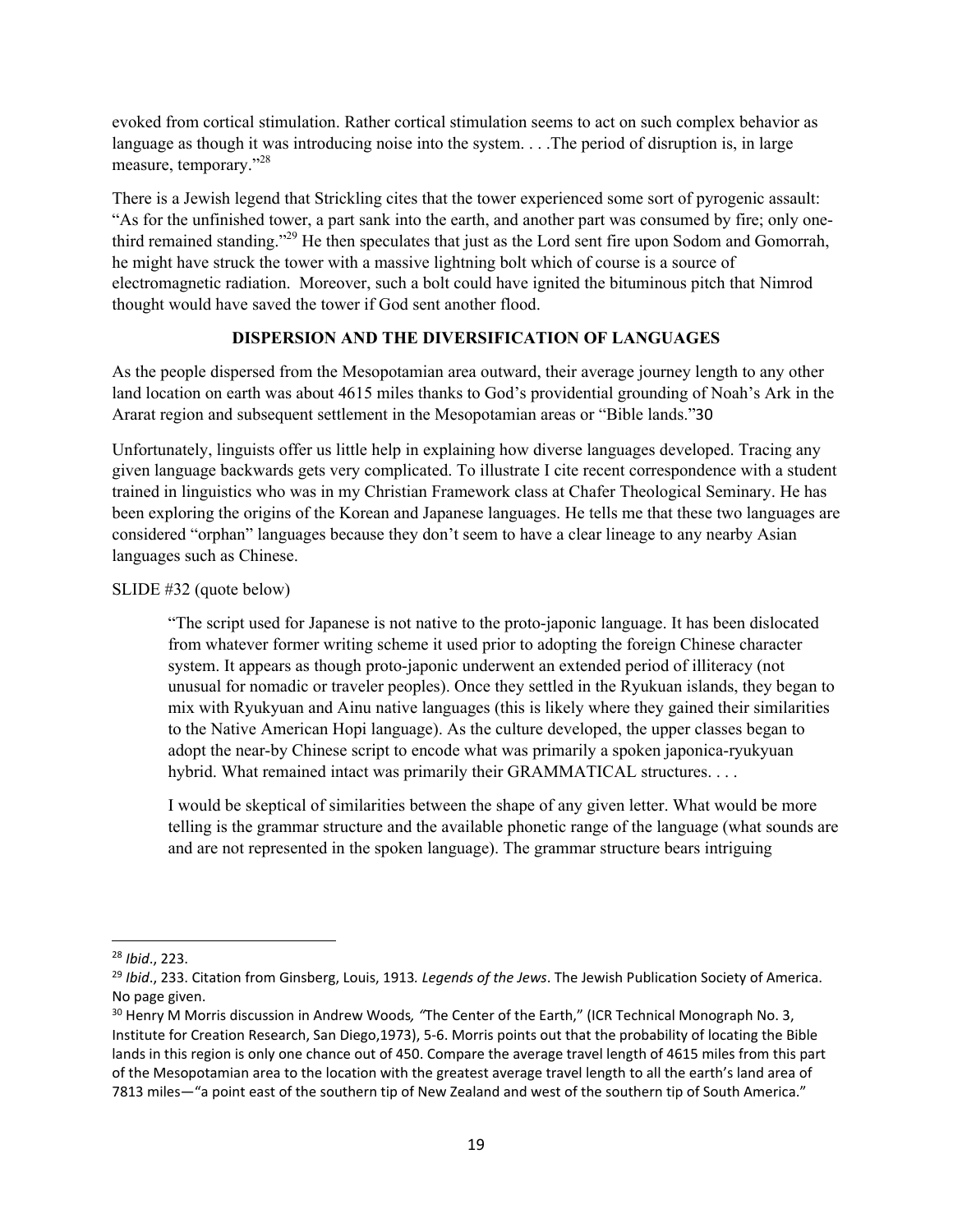similarities; the phonetics not so much, but their concept of phonetic packaging perhaps (consonant rather than vowel centric syllables, vocal reduction in conjugation, etc.)."31

## SLIDE #33

His particular interest is the similarities in the grammatical structures with Hebrew. He responds to a recent author's work on using linguistic similarities to claim a connection between the Japanese people and the Hebrew people of biblical times: "The customs more than the language are the best evidence. The annual ritual of an interrupted sacrifice on Moria-san (mount Moriah) in Japan. And the Tori gates (red painted doorframe-like structures) as gates of safety from spirits that wish one harm."32 The annual ritual of an interrupted sacrifice bears striking similarities to Genesis 22, and the Tori gates to Exodus 12.

However the diversity of languages arose after Babel, God's judgment upon the Babel project was a "second fall" that shaped our civilization as the first fall shaped the previous civilization. In both cases unnecessary suffering has ensued. The breakup of a globally unified community into separate nations has facilitated misunderstanding and wars. Yet as with deciding on medical therapy we have to weigh the benefits against the risk, God in both cases has decided his judgments' long range redemptive benefits outweigh the horrifying risks of not judging and thus allowing his redemptive program to be thwarted.

## **THE BABEL FANTASY FRAMES THE LAST 4000+ YEARS OF HISTORY**

In my introduction to this paper I wrote that besides exploring the Babel event itself, I was trying to contextualize the current political situation in our nation within the Bible's dispensational framework. How does the Babel event connect with our current place in the history of God's plan? Between Babel and the Millennium the Babel fantasy plays out over and over. Let's renumerate features we observed in the previous discussion:

#### SLIDE #34

- Geophysical threats: earthquakes, climate change
- Population health threats
- Theological departure from biblical revelation making the state transcendent, political leaders into redeeming mediators between heaven and earth
- Changing the purpose of the state from restraining evil behaviors to bringing about a revived global Eden‐like utopia, and repressing all influence from believers

#### **THE RECURRING DREAM OF ATTAINING A GLOBAL UTOPIA**

Each of the *four kingdoms in Nebuchadnezzar's dream* feature the "king of kings" theme of globalism. Neither Nebuchadnezzar nor Cyrus nor Alexander were content to rule over one nation. They sought to conquer, dominate, and absorb surrounding nations. The Roman Empire was just that, an empire over most of Europe and parts of Africa and the Middle East to bring about protection from barbaric invasion.

<sup>&</sup>lt;sup>31</sup> Correspondence from the student, November 11, 2011.

<sup>32</sup> *Ibid.*, My Japanese daughter-in-law has also spoken to me about the ritual of the interrupted sacrifice as well as of an annual ritual of Buddhist priests carrying a rectangular shaped box about the size of the Old Testament ark through the streets of a major city.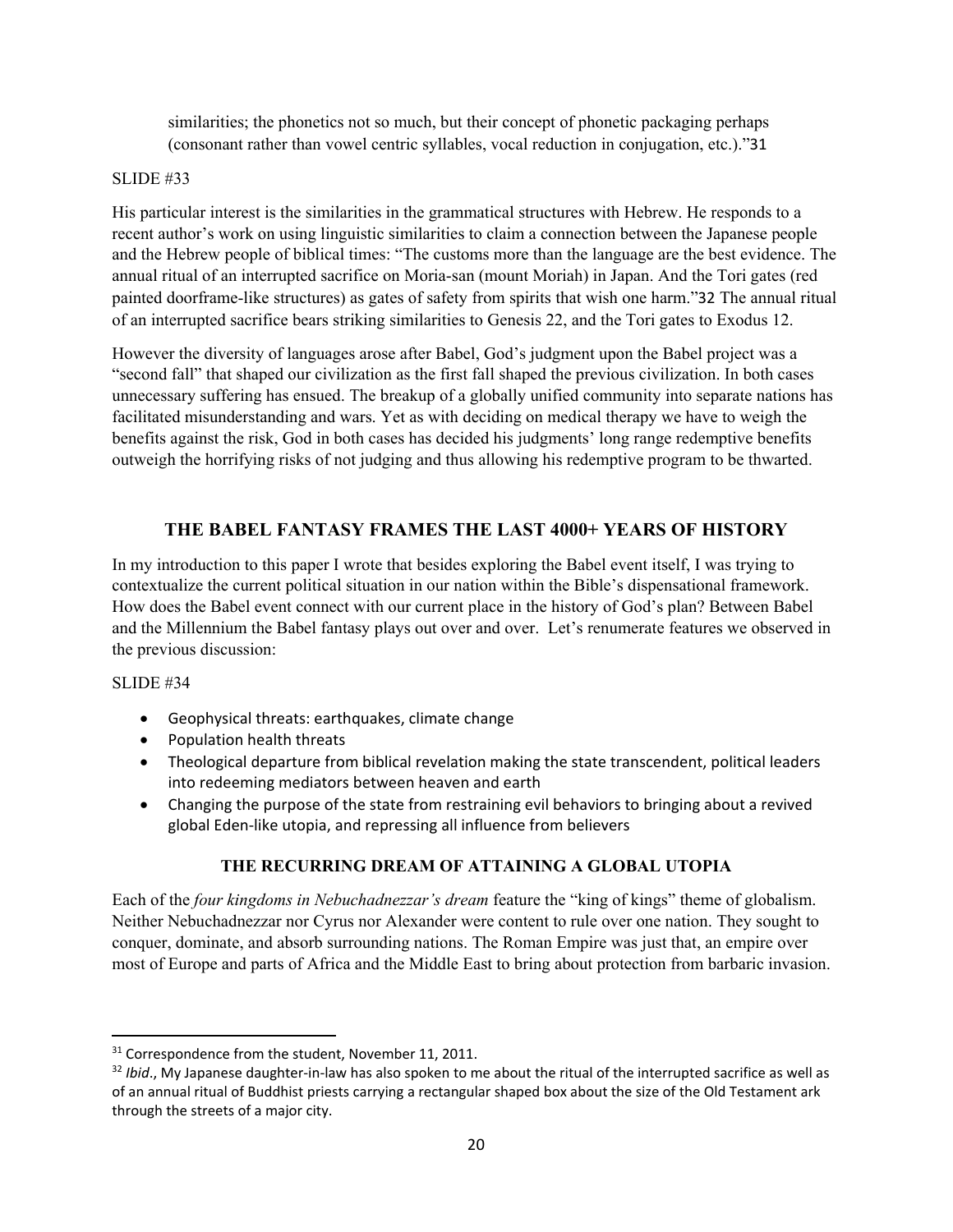The medieval Roman Catholic Empire followed with the Pope as the supreme ruler of all Europe to bring redemption throughout its domain.

*Modern political movements* followed suite. Mark and Lenin tried to deal with the economic threats brought about by the Industrial Revolution in Europe and America. Their "solution" was a global revolution of the "oppressed" proletariat against the "oppressive" capitalists to bring about a workers' paradise. Hitler took advantage of Germany's post-World War 1 economic troubles to promote his messianic vision of the Third Reich. He sought hegemony over the surrounding European nations to purge the presence of gypsies, the handicapped, and Jews as well as taking the land of Poland for German living space.

Each such movement suppressed all genuine biblical influence *to make the state transcendent and the chief redemptive tool*. Each made use of absorbing people from the nations conquered and re-educating them as Nebuchadnezzar did with the three young men. Education became *a tool of the state* rather than training youth in truth and how to think.

SLIDES #35-36 (Hulme & Edenhofer quotes)

Today *the environmental movement* seeks world dominance supposedly to deal with the threat of climate change. Leaders within it admit that global dominance is the ultimate goal rather than realistically solving any genuine threat of climate change. For example, Dr. Mike Hulme, leading climate scientist in the internationally renowned Climate Research Unit at the University of East Anglia, UK wrote: "The function of climate change. . .really is not about stopping climate change. Instead, we need to see how to use the idea of climate change to rethink how we take forward our political, social, economic and personal projects over the decades to come."33 German economist Ottmar Edenhofer when he was cochair of the UN Intergovernmental Panel on Climate Change said, "One must say clearly that we redistribute de facto the world's wealth by climate policy. , , ,One has to free oneself from the illusion that international climate policy is environmental policy. This has almost nothing to do with environmental policy any more."34

## SLIDE #37 (Picture of the EU Parliament building)

The *memory of Babel clearly remains* as seen in this picture of the European Union Parliament building that was deliberately designed from an older painting of the Tower of Babel. Nearby is the EU building where translating work is done. It is as though the EU planners are saying through modern technology we will overcome God's judgment on Babel.

*American public education*, unlike that of Europe where education was explicitly anti-Christian, from its beginning presented itself as a fulfillment of Christianity. The early work of Horace Mann (1796-1858) greatly influenced this messianic vision. Though very religious, Mann was a Unitarian who believed in the perfectibility of man by human effort rather than the need for regeneration from man's depravity. In his study of American education, Rousas Rushdoony argues that it was Mann, not John Dewey a century later, who endued American public education with a messianic character. "The parenthood of the state was a familiar idiom in Mann's thinking."<sup>35</sup>

<sup>33</sup> Mike Hulme, *Why We Disagree about Climate Change: Understanding Controversy, Inaction and Opportunity* (Cambridge: Cambridge University Press, 2009), 329, 362

<sup>34</sup> Interview with *Neue Zurcher Zeitung*, 14 November, reporter Bernard Potter.

<sup>35</sup> Rousas J Rushdoony, *The Messianic Character of American Education* (Nutley, NJ: The Craig Press, 1968), 24.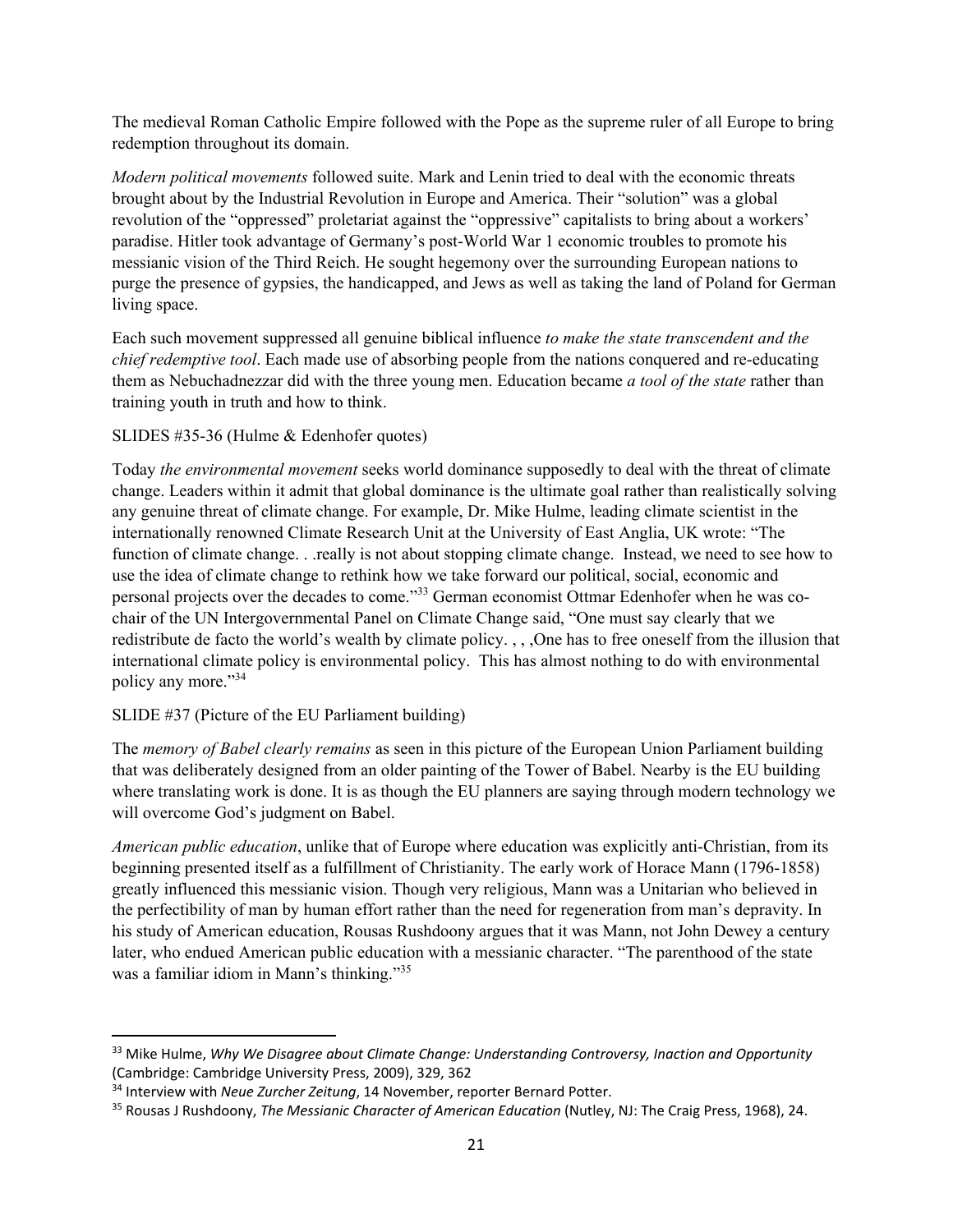SLIDE #38 (Current American demands for the state as the parent responsible for education)

A rising tide of parental reaction against the lack of classic education for, and sexualization of their children as early as elementary school, plus the neo-Marxist indoctrination's revival of racial segregation has angered those who follow Mann. Read this quote by a law professor:

**"**This essay explores the choice many traditionalist Christian parents (both fundamentalist and evangelical) make to leave public schools in order to teach their children at home, thus in most instances escaping meaningful oversight. . . .Society need not and should not tolerate the inculcation of absolutist views that undermine toleration of difference. . . .If a parent subscribes to an absolutist belief system premised on the notion that it was handed down by a creator, that it (like the Ten Commandments) is etched in stone and that all other systems are wrong, the essential lessons of a civic education. . .often seem deeply challenging and suspect. . . .Such 'private truths' have no place in the public arena, including the public schools." (Emphasis supplied)36

The war against Shem and the loyal postdiluvian fathers by Nimrod's forceful administration of his city and temple cultus continues today.

## **A GOSPEL-CENTERED STRATEGY OF RESISTENCE**

## SLIDE #39 (Strategy)

First step: Last year at the 29th Annual Pre-Trib Study Group Conference, we were given a well-written book by Erwin Lutzer entitled *We Will Not Be Silenced: Responding Courageously to Our Culture's Assault on Christianity.* In each chapter he provides a model *prayer* to help us personally submit to the authority of our Lord. Included in this step is the ministry of the local church as a training site in biblical revelation, prayer support, and as a general support group.

Second step: In his chapter entitled "Freedom of Speech for Me, but Not for Thee" he directs our attention to Acts 4:1-31. Here we see an uncompromisable right—*the right of free speech*. We see from the Babel narrative that somehow believers in that community either were physically excluded by state power or were intimidated into silence by social opposition. Thankfully, in America we have the first amendment to our Constitution by which to appeal any abridgement of our basic right to share the gospel and its implications. Religious free speech is the heart of all other free speech rights as the first sentence of the First Amendment makes clear. Several legal ministries stand ready to help such as the Alliance Defending Freedom, First Liberty, and others.

## SLIDE #40 (Dreher quote)

Third step: Experience of believers who have lived under oppressive regimes shows that the family is our most effective social unit of resistance. Following Aleksandr Solzhenitsyn's 1974 essay, "Live Not by Lies", Rod Dreher has published a book which documents how Christian families protected the faith of their children under Communist rule. He devotes an entire chapter to this matter entitled "Families Are Resistance Cells". He writes: "The loosening of family ties and of traditional commitments to marriage

<sup>36</sup> Catherine Ross, "Fundamentalist Challenges to Core Democratic Values: Exit and Homeschooling", *William and Mary Bill of Rights Journal* 18 (May 2010) (She is professor at George Washington Law School)